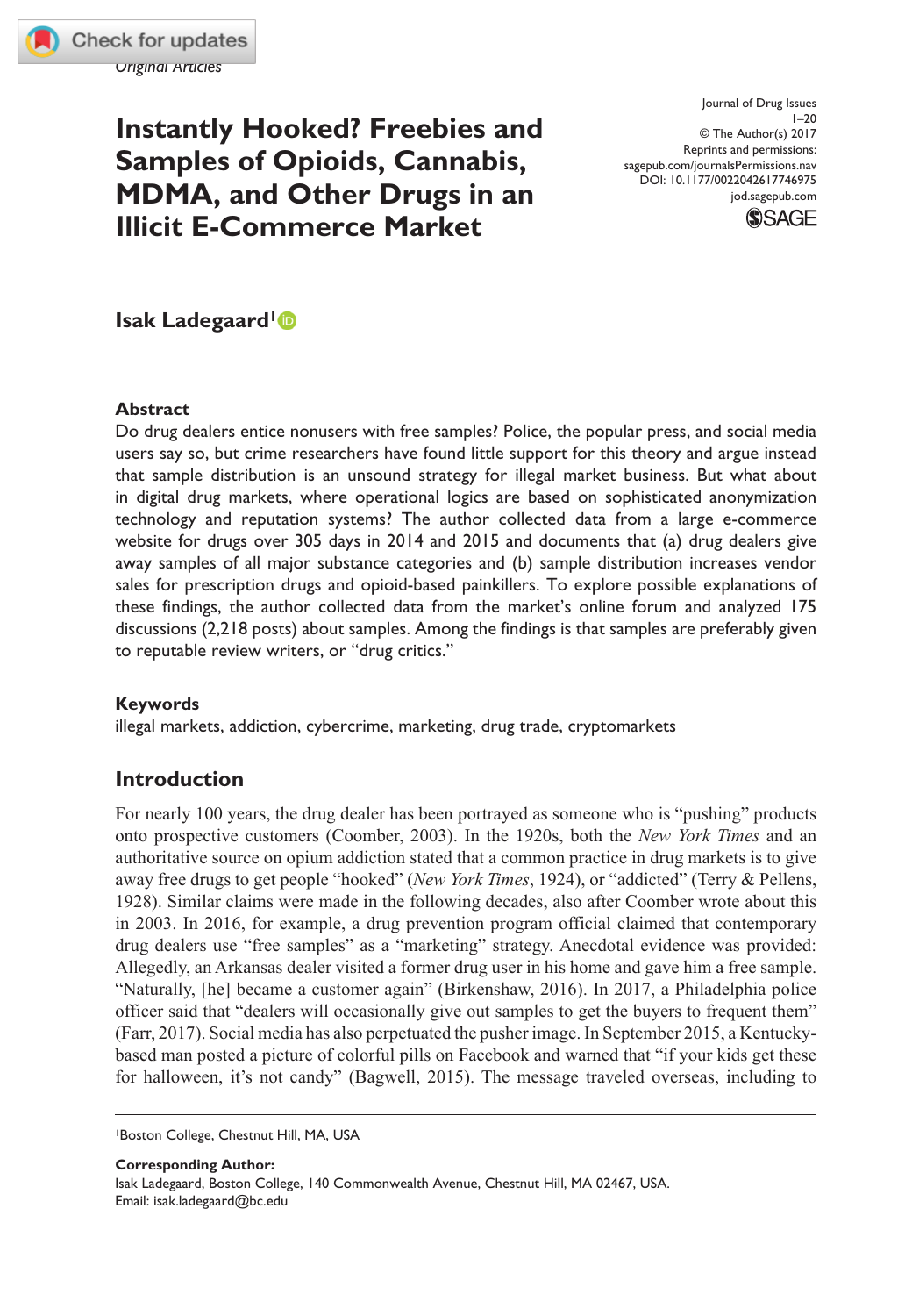

**Figure 1.** Police warning: These are not Halloween candies.

South Africa, where a social media user shared the same picture and warned that a "deadly new drug" was given out at schools. Cape Town police investigated the issue, but quickly concluded that there were no specific cases of such drugs being distributed (Serra, 2015). The following month, a Missouri Police Department tweeted the same picture and wrote: "If your kids get these for Halloween candy, they ARE NOT CANDY!!! They are the new shapes of 'Ecstasy' and can kill kids through overdoses!!!" (Figure 1). The post was picked up by numerous media outlets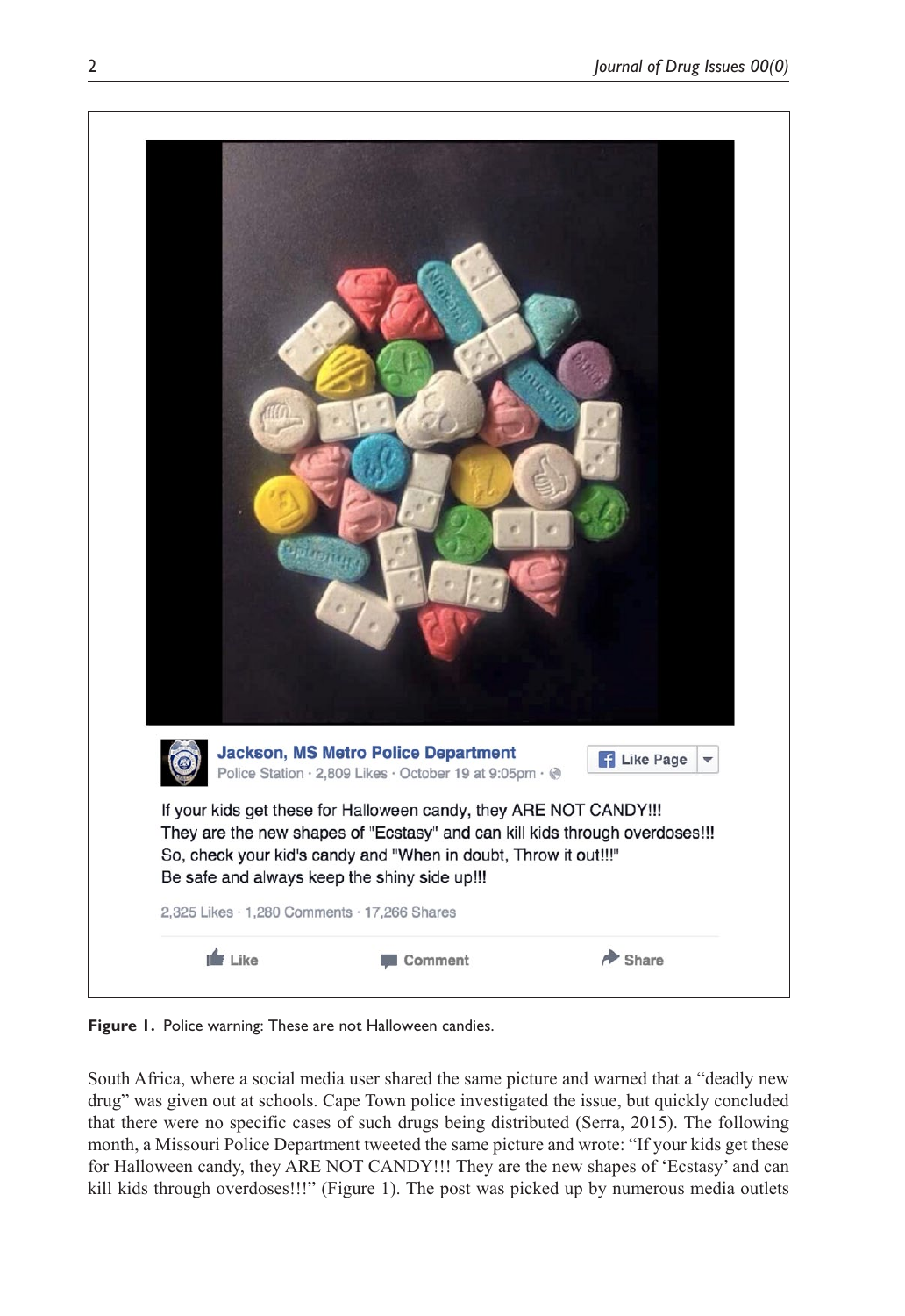(e.g., Fox 13 News, 2015), but the veracity of the Halloween threat was questioned (e.g., Thump, 2015). The same police department now said the message reflected a "general warning" rather than a concrete threat, but the backpedaling did not stop the story. At the time of writing, the original social media post has been shared more than a million times. A similar story spread in 2017, when British media reported that four young teenagers had taken pink, teddy-bear-shaped ecstasy pills. The article, titled "CHILD PILL ALERT," was illustrated with a stock photograph (Lake, 2017) that 5 months later appeared in the Facebook post of a woman in Moss, Norway. She warned that ecstasy was being offered to elementary school students: "Kids think these [pills] are cool and funny and are enticed to taste. This way, drug dealers make customers out of children and youth . . . WAKE UP NORWAY!!" Her post was shared more than 20,000 times in three days, and an online newspaper picked up the story. Interviews with four school principals, two police officers, and a school nurse failed to corroborate the rumor (Nordseth, 2017).

The logic of the pusher myth is that dealers have an economic incentive to get potential customers to sample their drugs, especially more addictive drugs such as opioids (Coomber, 2003). Once the prospective customer is "hooked," he or she will start buying what the dealer is supplying and the marketing cost will be recouped (Coomber, 2003; Jacobs, 1999; Kaplan, 1983; Lindesmith, 1940). This is arguably a sound business strategy. The tobacco industry has some experience with youth-targeted and addiction-generating marketing (Pierce, Choi, Gilpin, Farkas, & Berry, 1998), including giveaways of cigarettes (Altman et al., 1996), and Philip Morris allegedly continues to offer free tobacco in the growing Indian market (Reuters, 2017). However, there are ample reasons to believe that the business model will fail in illegal drug markets. First, it takes time for new users to get addicted to drugs, even in the case of heroin (Coomber & Sutton 2006; Lindesmith, 1940). Second, drug dealers might be forced to withdraw from the markets on short notice, for example due to arrests or other problems, and cannot expect to stay in business long enough to profit from cultivated addicts. It would therefore be irrational for a seller of drugs to spend time and resources on potential customers. Instead, there are reasons to believe that drug sellers use considerably less pressure and inducement to market their products compared with sellers in legal markets (Kaplan 1983). Coomber (2003) is to my knowledge the only scholar who has published empirical data on the prevalence of samples in illegal drug markets. Drawing on interviews with convicted users and dealers in London and Sydney, he concluded that it is rare for dealers to offer samples of their drugs, and that the few exceptions are trusted customers, not unknown nonusers.

One possible reason there is scant evidence of drug dealers offering free samples to potential future customers is that much drug trade in the Anglo-Saxon world has moved from open to closed markets, which is to say that people now trade with friends and acquaintances, rather than street dealers (Andrade, Sifaneck, & Neaigus, 1999; Bright & Sutherland, 2017; Coomber & Turnbull, 2007; Curtis & Wendel, 2000; Dorn, Murji, & South, 1992; Jacobs, 1999; May, Harocopos, Turnbull, & Hough, 2000; Parker, Aldridge, & Measham, 1998; Parker, Williams, & Aldridge, 2002). This social supply arrangement, which is often characterized by friendly ties between exchange partners, non-commercial motivations (Coomber & Moyle 2014), and even anti-capitalist ideologies (Sandberg, 2012) seems incompatible with the cynical theory that dealers create addicts to make money. As the organization of markets affects economic practices, it is possible that distribution of free samples is more prevalent in markets that are arranged differently from those in the literature above. And in recent years, it so happens that a new kind of drug market has emerged: the cryptomarket (Martin, 2014).

Cryptomarkets resemble e-commerce websites like Ebay, but are only accessible with anonymization software such as The Onion Router (Tor) and all transactions are done in cryptocurrencies, usually Bitcoin (Barratt, 2012). Market actors are also encouraged to encrypt communication (Ladegaard, 2017b). Law enforcement has in some cases circumvented such obstacles (Apuzzo, 2016), but as long as participants use available tools correctly, it remains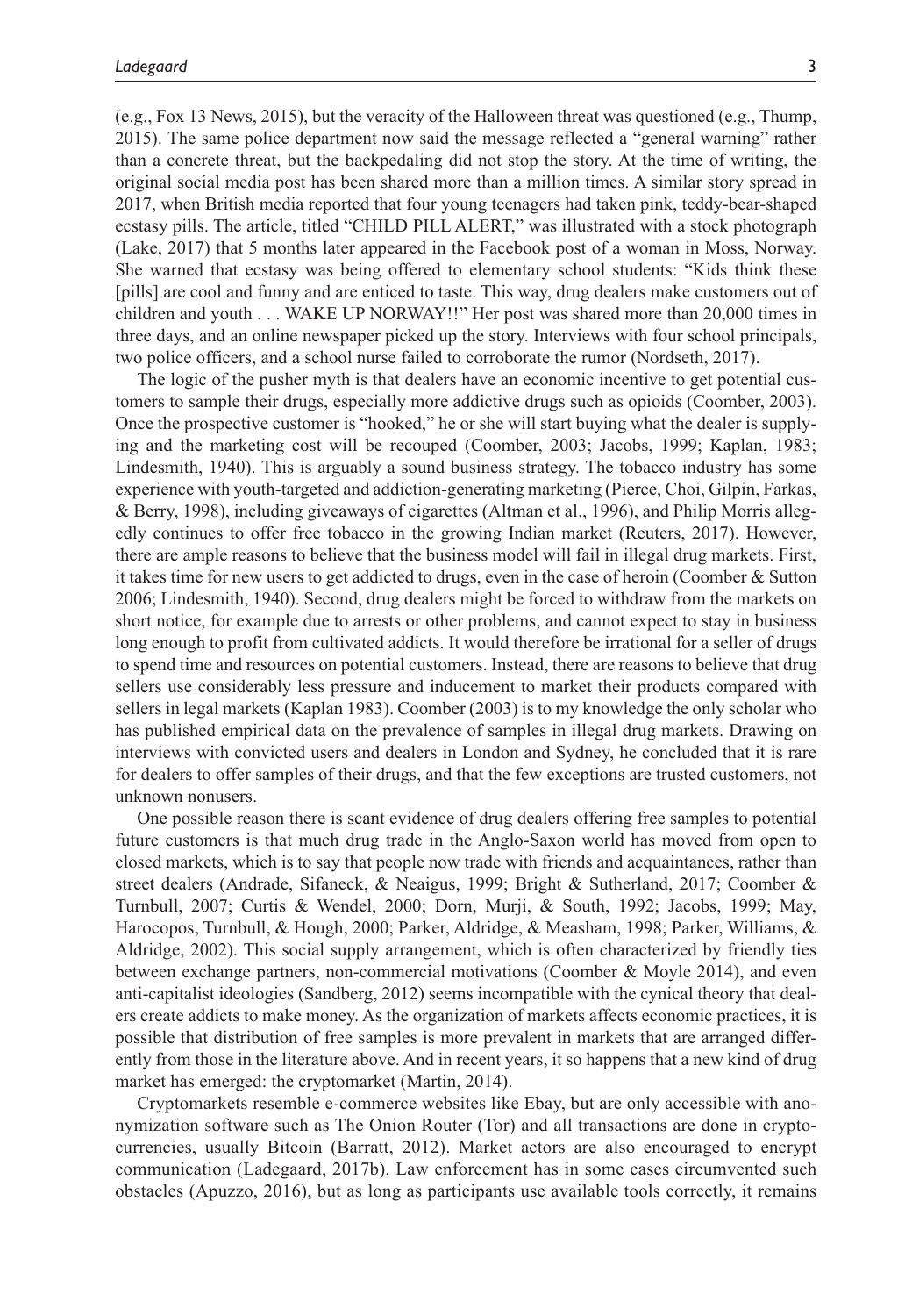difficult for law enforcement to connect online activities to real-world identities (NSA, 2007; Van Hout & Bingham, 2013). Successful law enforcement operations over the years appear to be based on evidence accrued from human error (Christin, 2014), a view shared by market users (Ladegaard, 2017a).

Is it possible that dealers use samples to cultivate customers in cryptomarkets? Answering this question will generate knowledge of how drug dealers operate in large e-commerce markets, where they are able to connect and communicate anonymously and engage in a kind of impersonal trade that is difficult to organize in conventional drug markets (Arlacchi, 1998). Moreover, data on the prevalence, usage, and commercial effects of samples will add to the debate regarding cryptomarkets as facilitators of drug use that otherwise would not occur (Barratt, Lenton, Maddox, & Allen, 2016). This is a salient issue in the context of the North American opioid epidemic, which is driven by abuse of heroin, fentanyl, and prescription drugs like oxycodone (Kertesz, 2017), and now kills more people per year than traffic accidents (Rudd et al., 2016).

# **Changing Trade Practices**

The predominant distinction between drug markets in the criminology literature is their level of openness. In open markets, dealers can maximize their customer access by selling to "strangers" and customers know where to find vendors, but both groups are vulnerable to policing (Eck, 1995). A study of a typical open market in the United States found that drug dealers lived close to the streets in which they worked. Dealers usually sold from street corners, to be easily visible to buyers and close to escape routes in case law enforcement appeared. High competitiveness between dealers suggested that they were not organized as gangs, but small groups of independent entrepreneurs (Duck & Rawls, 2012). Actors in open markets seek knowledge of the background of each other, but such information is difficult and costly to obtain, and many opt to keep trade within closed market networks, where people know each other directly, act through trusted intermediaries, or look for signals of insider status (Anderson, 1999; Arlacchi, 1998; Gambetta, 2009; Paoli, 2004). Research suggests that such closed markets dominate contemporary drug trade (Coomber & Turnbull, 2007; May & Hough, 2004; Parker et al., 2002). The central advantage of selling in closed circumstances is that the risk of attracting police attention is greatly reduced, but the opportunity costs are significant, as vendors are unable to pickup passing trade (Eck, 1995). Customers, meanwhile, can only choose between the products that "their" sellers have at hand (May & Hough, 2004).

Illegal markets are distinguished from legal ones by their failure to adopt impersonal forms and sophisticated communication and distribution methods . Only large organizations with access to military, political, and economic capital are able to operate on a large scale, for example, the Italian mafia (Arlacchi, 1998). However, drug markets have demonstrated a keen adaptability and responsiveness to changing market conditions (McSweeney, Turnbull, & Hough, 2008); sometimes in response to law enforcement operations (Guerette & Bowers, 2009), and also technological advances, such as in the 1990s, when the emergence of low-cost cellular phones supported the shift of drug dealing from street corners and into closed distribution networks (May & Hough, 2004). Recent innovation and dissemination of software solutions for e-commerce, for example, reputation systems for customer reviews (Tadelis, 2016), and verifications and payment systems (Sundararajan, 2016), have resulted in a newfound and transformative ability of strangers to connect, exchange, share information, and cooperate (Schor, 2016), also in illegal markets.

# **Cryptomarkets**

Cryptomarkets connect individual buyers and sellers in online platforms for mail-ordering that looks and works much like conventional e-commerce websites. Besides legality issues,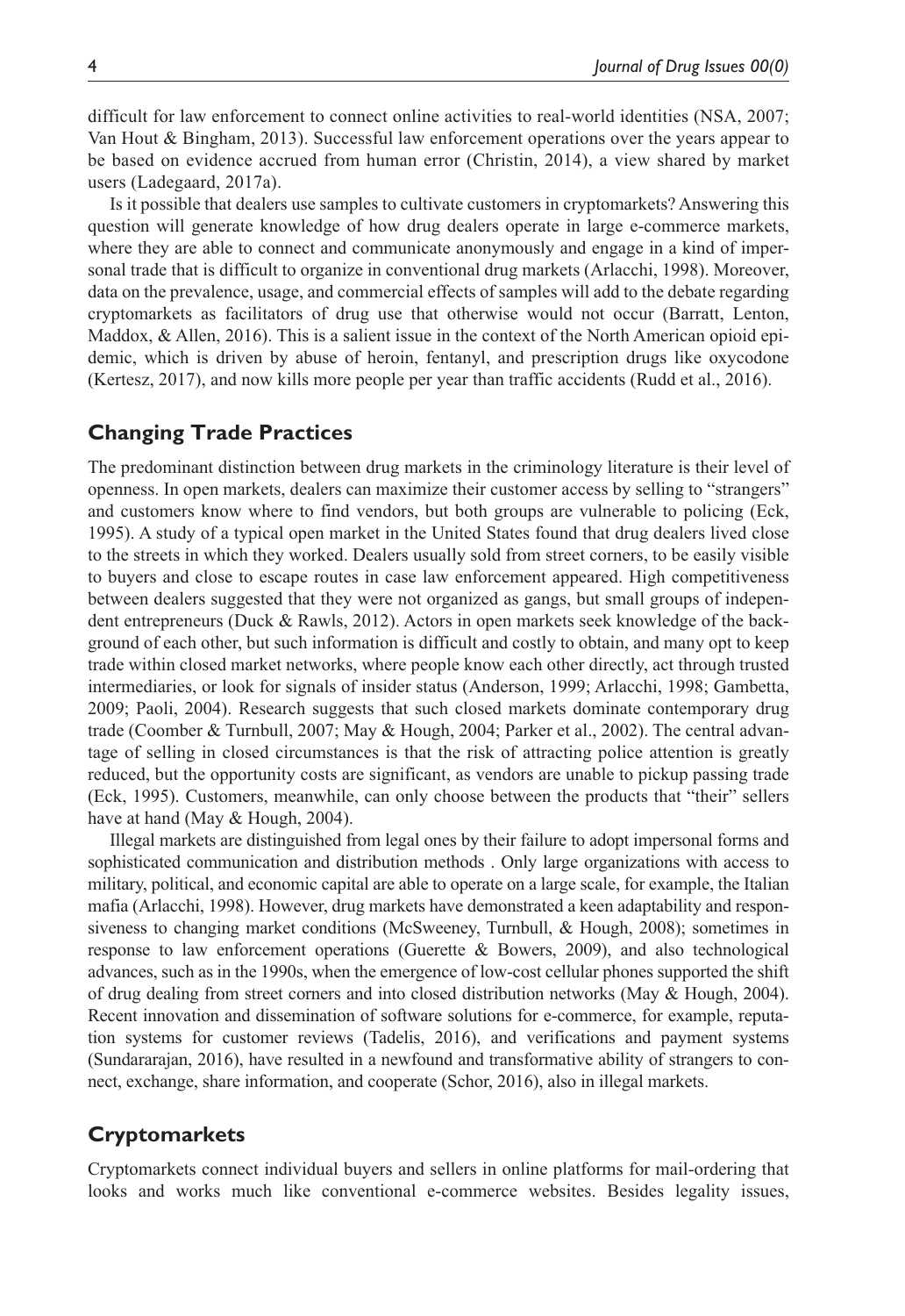cryptomarkets differ from legal platforms such as Ebay and Amazon in two important ways: All payments are done in digital currencies such as Bitcoin, which can be used without going through banks and conventional payment-processing networks (Meiklejohn et al., 2013), and Internet traffic is rerouted through anonymization systems such as Tor, which in simple terms make it very difficult for Internet service providers and law enforcement to connect online activities and real-world identities (Tor Project, 2017). This sophisticated setup enables large-scale, anonymous mail-order trade across the world. The pioneering market Silk Road had a monthly revenue of US\$1.2 million per month in 2012 (Christin, 2013), and a year later, US\$7.48 million (Aldridge & Décary-Hétu, 2014). Although law enforcement has targeted the markets, and has been able to shut down several of them, trade has continued in others (Demant, Munksgaard, & Houborg, 2016; Décary-Hétu & Giommoni 2017; Ladegaard, 2017a; Soska & Christin, 2015).

Buyers and sellers in cryptomarkets are guided by some measure of institutional trust. Available products are publicly reviewed by customers, much like Amazon's star-rating system, and people can thereby learn from the repeated games of other market actors (Akerlof, 1970; Reuter & Caulkins, 2004). This business climate, where the underlying technology provides anonymity (Barratt, 2012) and ratings guide customer behavior (Hardy & Norgaard, 2016), differs substantially from the conventional arrangement of illegal markets, where trade is largely kept within closed networks (Beckert & Wehinger, 2012). Thereby, one could expect market practices to change, and several studies suggest that it has. Customers report fewer problems with violence and drug quality in cryptomarkets than in closed and open markets (Barratt, Ferris,  $\&$ Winstock, 2016), the convenience of e-commerce initiated drug use for some (Barratt, Lenton, et al., 2016), and customers have access to a wide range of substances, often of better quality (Van Buskirk, Roxburgh, et al., 2016), where key determinants for quality include purity, potency, and predictability of effect (Bancroft & Reid, 2016). Individual sellers, meanwhile, have access to an unprecedentedly large market. Worldwide shipment of drugs is not without risk (Décary-Hétu, Paquet-Clouston, & Aldridge, 2016), but many vendors do sell to multiple countries (Van Buskirk, Naicker, Roxburgh, Bruno, & Burns, 2016). Market actors monitor vendor behavior in active, public communications, for example, in forums and feedbacks on the market websites (Van Hout & Bingham, 2014), and dealers are thereby advantaged by having good customer service skills, well-written profiles, and good reputations via feedback (Tzanetakis, Kamphausen, Werse, & von Laufenberg, 2016) rather than having access to "muscle" (Aldridge & Décary-Hétu, 2014) and street capital (Sandberg, 2012).

In the context of these new opportunities and changing practices for market actors, I ask: Is it possible that dealers offer free or low-cost samples of their products, which they do not in conventional drug markets (Coomber, 2003)?

### **Mixed Methods**

In earlier research, I had noticed that at least some cryptomarket items were labeled as samples. To explore this finding in a separate article, I decided to undertake what Creswell (2013) calls a "sequential explanatory strategy" for mixed-methods research. I first quantified the distribution of samples, and statistically measured the relationship between samples and other sales. After these steps, I was left with quantitative findings and several questions that I could address with qualitative data (e.g., who can buy samples?). I searched for conversations pertaining samples in Agora's discussion forum; reviewed, coded, and analyzed them, and returned to the quantitative data for additional analyses to support the qualitative findings that this process had produced. For example, I found in the forum conversations that some sellers used samples to introduce themselves in the market. Back in the market data, I measured if samples were indeed sold in the early stages in a seller's time in the market. Overall, the weight of the analysis was on the quantitative data, but the qualitative data were invaluable in the interpretation and data validation.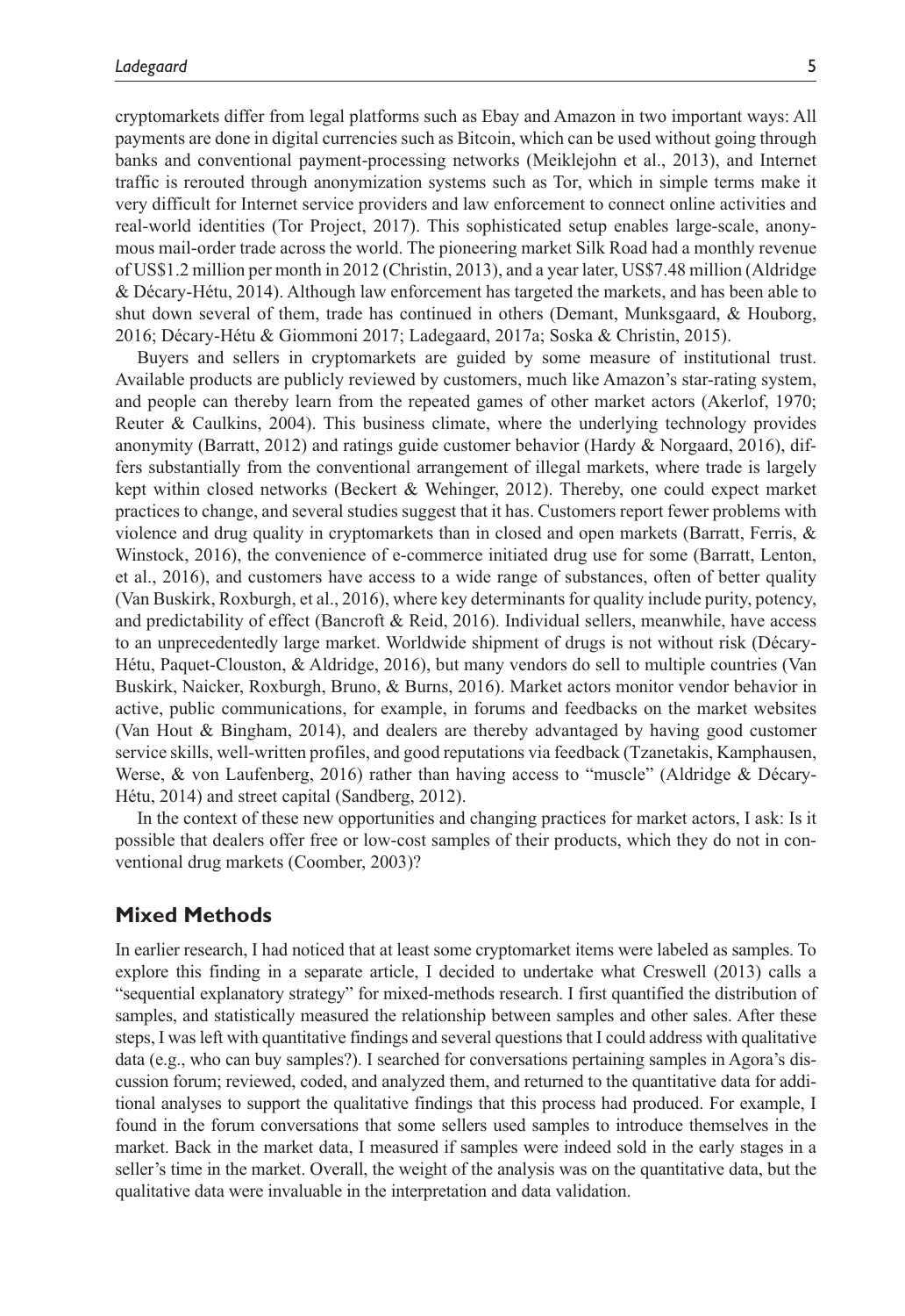|                                                                                                             |            |           | Vendors $(N = 2, 116)$ |               |                |  |  |
|-------------------------------------------------------------------------------------------------------------|------------|-----------|------------------------|---------------|----------------|--|--|
|                                                                                                             | Mean       | Median    | Minimum                | Maximum       | Sum            |  |  |
| Vendor rating                                                                                               | 96%        | 99%       | 30%                    | 100%          |                |  |  |
| Days in the market                                                                                          | 136        | 305       |                        | 305           |                |  |  |
| Revenue                                                                                                     | US\$36,168 | US\$8,236 | US\$1                  | US\$1,756,267 | US\$76,531,266 |  |  |
| Sales (incl. samples)                                                                                       | 218        | 71        | 2                      | 4,619         | 460,552        |  |  |
| Sale of samples ( <us\$50)< td=""><td>4.01</td><td>0</td><td>0</td><td>1.053</td><td>10,327</td></us\$50)<> | 4.01       | 0         | 0                      | 1.053         | 10,327         |  |  |
| Sale of samples ( <us\$10)< td=""><td>1.63</td><td>0</td><td>0</td><td>240</td><td>5,106</td></us\$10)<>    | 1.63       | 0         | 0                      | 240           | 5,106          |  |  |

#### **Table 1.** Descriptive Statistics.

#### *Data Collection*

I collected trade data from Agora, which was among the three largest available markets when I started this research project in late 2014 (Soska & Christin, 2015). First, I created Python web scraper programs with BeautifulSoup (Richardson, 2007). The programs downloaded and extracted data on all available items in the market and were executed every day, in the period November 4, 2014 to September 6, 2015, a little more than 10 months. Of particular importance was product feedback, which customers were required to enter upon finalizing a transaction in the cryptomarket website. These data points were used as proxies for transactions, like other scholars have done before me (e.g., Aldridge & Décary-Hétu, 2014; Christin, 2013). I converted bitcoin-denominated prices to dollars by matching historic exchange rates with the timestamp of the downloaded files. As is fast becoming standard practice for quantitative cryptomarket research, I used the median price for each unique item rather than mean price, because vendors sometimes increase the price of their product when it is unavailable. I also deleted duplicates, based on item title and vendor username, and manually verified that items were correctly categorized. When they were not, which was often the case, I made corrections with regular expressions. The resulting dataset numbered nearly half a million transactions by 2,365 sellers. After excluding sellers who did not sell drugs, the tally was reduced to 2,116.

Next, I searched through all item titles for variations of the words "sample," "promo," and "freebie." This resulted in 7,782 transactions. Several were removed as the pricing and description did not match my definition of a sample, which was small and cheap (less than US\$50.50), and "doses" described as an opportunity for customers to test the drug before placing a substantial order. For example, I removed items like "3 LB Sample Pack Blackberry Kush, Cheese, Blue Dream [cannabis]," priced at nearly US\$6,000. The dataset of samples was trimmed to 868 unique item listings. One could argue that items priced at nearly US\$50.50 are not "samples" and certainly not "freebies," but to include samples of expensive drugs such as cocaine, which were the priciest samples, I decided that US\$50.50 was an appropriate cutoff point. Moreover, revenue from sales in this low-cost category amounted to less than 0.25% of the total revenue for all major drug product categories discussed in this study, which suggests that they were distinct from typical items in the cryptomarkets. Nonetheless, I created a second variable for free and nearly free samples, that is, items priced at less than US\$10.50. Descriptive statistics are listed in Table 1.

#### *Regression Models*

A review of residual plots of independent and dependent variables suggested that linear regression was appropriate for testing the relationship between sample distribution and sales, but there were problems with kurtosis and skewness. The culprits were several influential outliers. Three observations were removed: one because all sales were marked by customers as unfulfilled (i.e., the seller allegedly did not ship any of the ordered products), and the other two because they had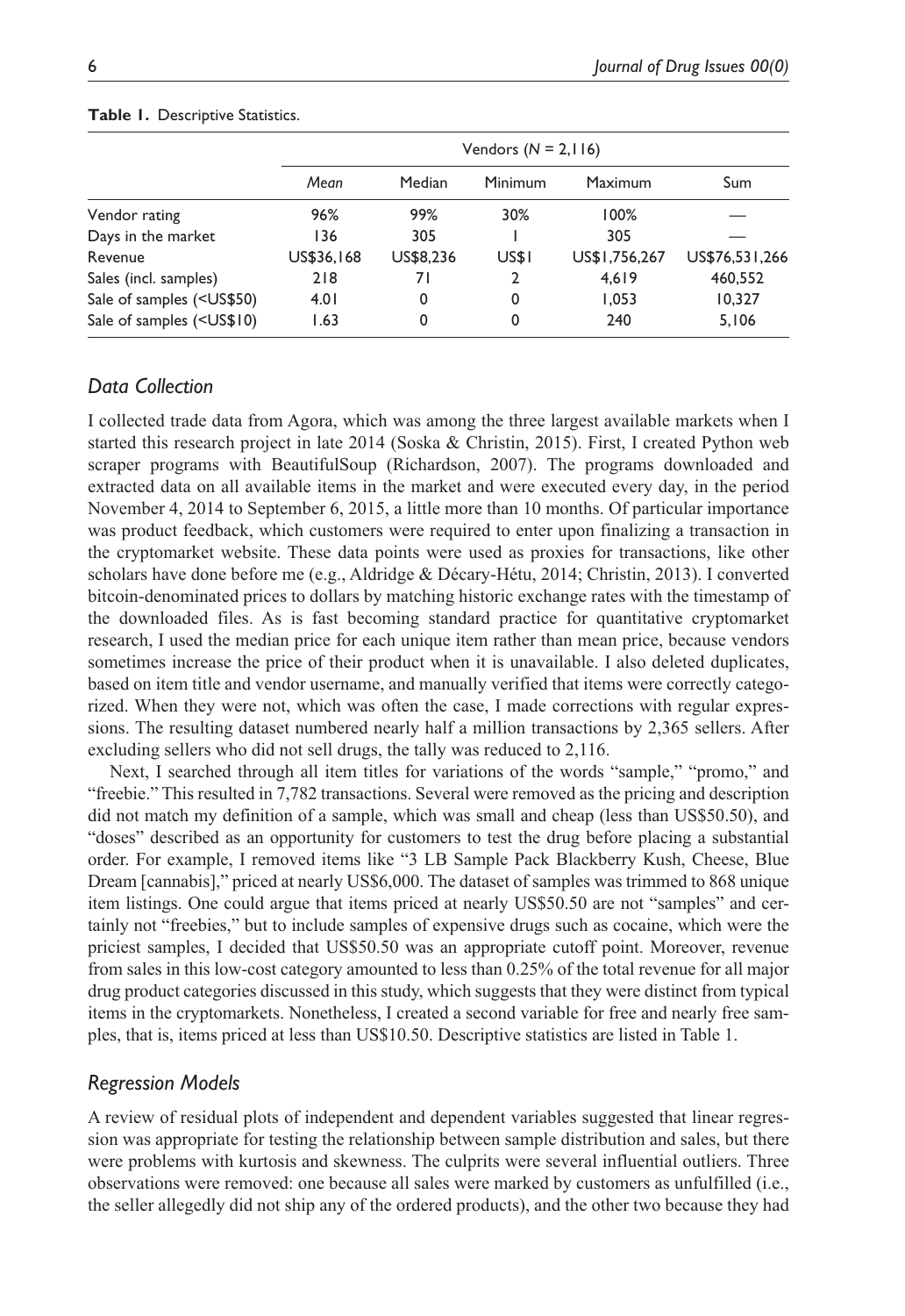**Table 2.** Examples of Drug Samples.

| Nearly free samples ( <us\$10)< th=""><th>Price</th><th>Category</th></us\$10)<>                              | Price    | Category                 |
|---------------------------------------------------------------------------------------------------------------|----------|--------------------------|
| Free I gram sample of the best weed on the darknet!                                                           | US\$0.10 | Cannabis                 |
| Original STILNOX Sanofi (known generics are as follows:<br>Ambien Zolab Zolfresh Zolpidem) FREE SAMPLE I PILL | US\$0.05 | Prescription             |
| LSD Blotter 125ug (Free Sample)                                                                               | US\$0.10 | Psychedelics             |
| oxycodone 80mg-FREE SAMPLES                                                                                   | US\$1.00 | Opioid-based painkillers |
| 3 Fentanyl Blotters-500mcg-SAMPLE                                                                             | US\$1.50 | Opioids                  |
| *US\$1.00 PROMO*Acetyl Fentanyl in Saline Nasal Spray 150mg                                                   | US\$1.00 | Opioid-based painkillers |

zero nonsample sales, which indicates that they never really got started. Because I could not justify the removal of a few other influential observations, I decided to perform robust regression analyses, which are highly resistant to overly influential observations while being nearly as efficient as least squares regression (Andersen, 2008). To control for the location of the 2,116 vendors, I created three regional variables: North America (982), Europe (780), and Oceania (264). The vendors who were located elsewhere (90) did not make up distinct geographic areas and were therefore coded as "Other." I log-transformed positively skewed variables, and executed all as both robust regressions and ordinary least squares models for comparison. Robust regressions on vendor sales are presented in tables, whereas additional regressions on revenue are only discussed in the text, to save space. I interpret the regression results as percent change of sale/revenue when the independent variable—distribution of samples—increase by *x*% (I chose 10%, for clarity), as is standard practice for "elastic" models, that is, models where independent and dependent variables have been log-transformed (e.g., Benoit, 2011).

#### *Qualitative Analysis*

Why did dealers offer samples of their products? To answer this question, I collected discussion threads from Agora's forum website. Unlike the market data, I initiated these downloads only 3 times in the 10-month data collection period. This means that all posts and threads that were deleted by users or moderators between the data collection points were not captured by this method. To compensate for the potential loss of data, I included Agora forum data made available by Branwen (2015), which covers dozens of time points and 169 GB of text. After extracting data from the assembled HTML files I created a subset of all threads that included at least one of the keywords that were used to find samples in the market data. This resulted in 918 unique discussion threads (e.g., "\*FREE SAMPLES\* of our fantastic quality weed") which had a total of 9,427 posts. To render the data manageable for manual content analysis, I randomly picked 25 threads (and all their responses), for each drug category emphasized in this study, which amounted to 175 threads and 2,218 posts. The number "25" was admittedly an arbitrary choice, and I was prepared to increase the sample size, if necessary, but I reached data saturation after reading through about two thirds of the dataset.

Next, I drew on ethnographic research methods and reviewed the material in sequential steps of open and focused coding (Emerson, Fretz, & Shaw, 2011). Specifically, I read all posts, line by line, and tried to capture as many ideas and themes related to the subject matter as time allowed, and wrote down potential codes for more detailed analysis. Quotes that were relevant to my research question were copied to a separate document for more focused coding, and I frequently returned to sections of particular interest in the original dataset to compare initial codes and test them against the original data. I gave all quoted vendors additional pseudonyms and fully anonymized customers. Quotes were only minimally edited for clarity, to preserve author style.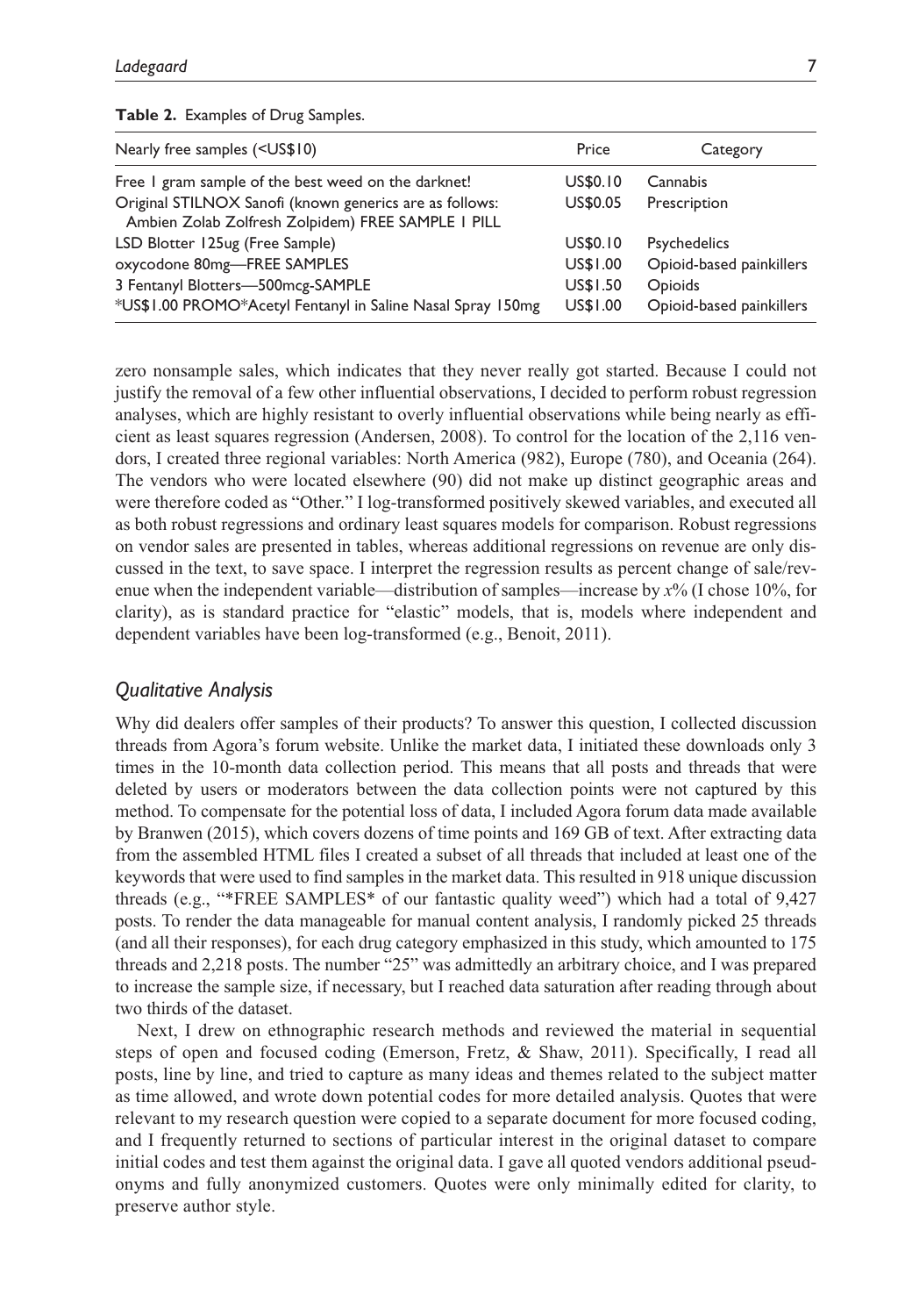|                                                        | Cannabis            | Stimulants          | Prescription              | Opioids                   |                     | MDMA Psychedelics  |
|--------------------------------------------------------|---------------------|---------------------|---------------------------|---------------------------|---------------------|--------------------|
| Sales (incl. samples)                                  | 139.300             | 75,600              | 70,900                    | 27,700                    | 65,500              | 56,000             |
| Revenue                                                | US\$23.3<br>million | US\$15.6<br>million | <b>US\$8.2</b><br>million | <b>US\$3.7</b><br>million | US\$17.4<br>million | US\$5.3<br>million |
| Sales of low-cost samples<br>$(<$ US\$50)              | 2.222               | 2.451               | 575                       | 537                       | 1.361               | 636                |
| Sales of nearly free samples<br>$( <$ US\$ $ 0\rangle$ | 888                 | 630                 | 462                       | 89                        | 64 I                | 299                |

**Table 3.** Drug Categories: Total Sales and Revenue (*N* = 305 days).

#### **Sale of Samples**

I found items described as samples or promotional offers in all major drug categories in the Agora marketplace. In many cases, the samples were presented as "free," although no single item had a cost of zero, but rather a low, inconsequential price, in part because it was not possible to set nonpositive prices in the marketplace. Often, item descriptions suggested that the samples were priced low relative to its market value, and depending on whether shipping was included or not, sometimes amounted to a cheap, discounted deal, rather than a freebie (Table 2). Samples priced below US\$50.50 are henceforth referred to as low-cost samples (median price US\$12.00), whereas nearly free samples—a more conservative sample category—refer to samples priced below US\$10.50 (median price US\$4.01).

Vendors of cannabis, MDMA, and stimulants sold more than 1,000 low-cost and nearly free samples per category in the 10-month data collection period, whereas vendors of opioids, prescription drugs, and psychedelics sold hundreds of samples per category (Table 3). The proportion of samples to other sales was highest for stimulants (3.24%), followed by MDMA (2.08%), cannabis  $(1.59\%)$ , opioids  $(1.45\%)$ , prescription drugs  $(1.14\%)$ , and psychedelics  $(0.85\%)$ . One possible explanation of the high sample-to-sales ratio for stimulants is that the high price of cocaine and other drugs in that category makes customers reluctant to place large orders without having a sense of the product quality. For opioid drugs, the sample-to-sales ratio suggests that vendors did not exploit the perceived addictive characteristic of these drugs (i.e., to get users "hooked"). In the context of the ongoing opioid epidemic in North America, it is nonetheless sobering to note that low-cost and practically free doses of opioids can be ordered through cryptomarkets such as Agora. The delay between placed orders and delivery might discourage serious addicts from market participation (Van Hout & Bingham, 2013), but many vendors offered next day delivery, and it is entirely possible that seriously addicted opioid users ordered from Agora to supplement alternative sources, for example, doctors who are reluctant to increase painkiller prescriptions beyond certain limits, or after prescription monitor programs are introduced to control "doctor shopping" (Pradel et al., 2009).

#### **Regression Results**

For most categories, distribution of samples did not increase other sales, or vendor revenue, but there were two exceptions: prescription drugs and opioid-based painkillers.

In the prescription-drug category, which excludes opioid-based painkillers, the relationship between sample distribution and sales was positive and significant (Table 4). A 10% increase in sales of nearly free samples increased a vendor's sales in the same product category by 2.40%. A 10% increase in sales of low-cost samples produced a 3.40% increase. The relationship between distribution of samples and individual vendor revenue—not shown in tables due to space constraints—was positive, but not significant. However, when I exclusively looked at North America,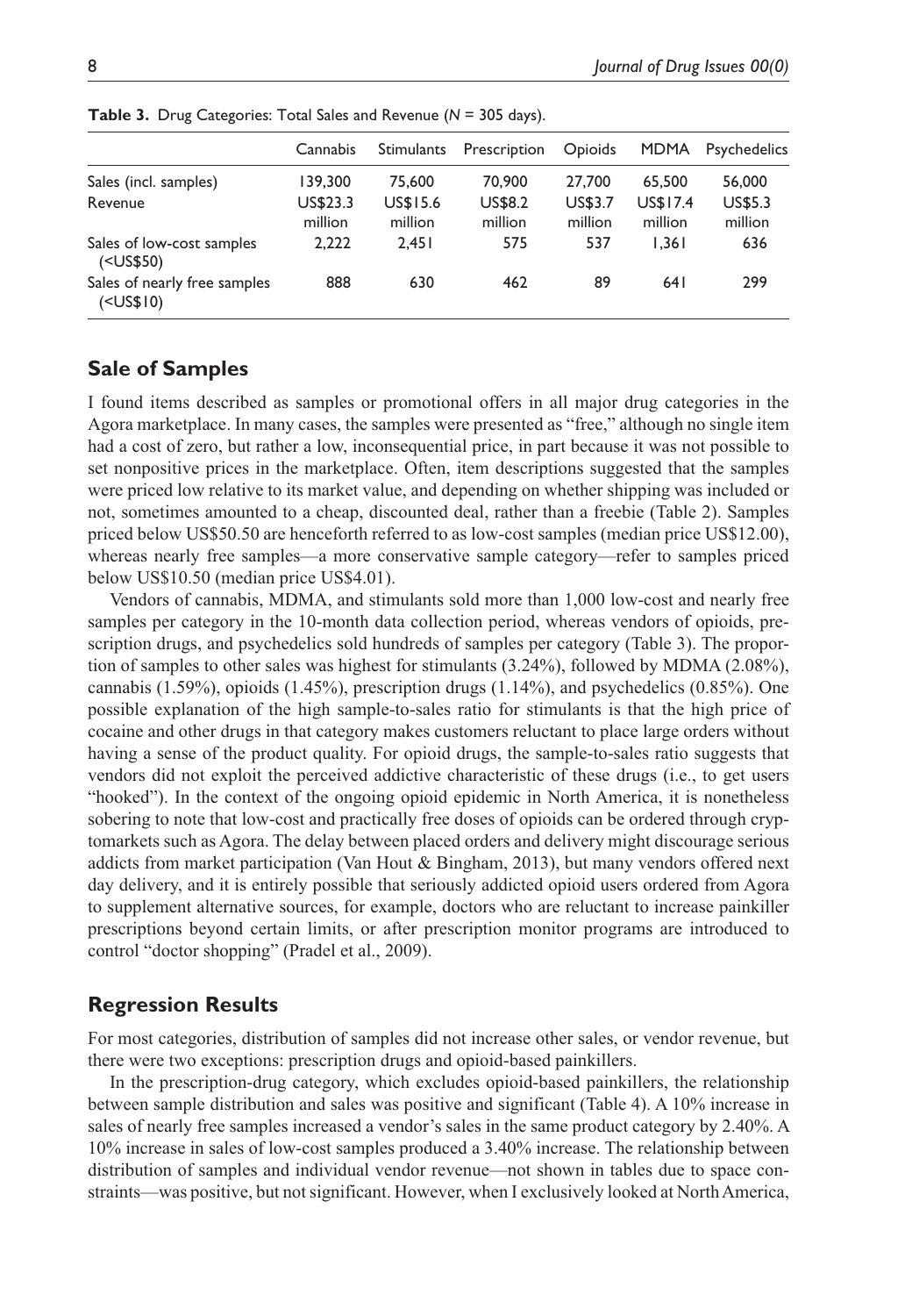|                        | Psychedelic sales                                    |                                                                                                                            | Stimulant sales             |                     | MDMA sales             |                    | Cannabis sales         |                    | Opioid sales           |                     | Opioid painkiller sales |                     | Prescription sales     |                     |
|------------------------|------------------------------------------------------|----------------------------------------------------------------------------------------------------------------------------|-----------------------------|---------------------|------------------------|--------------------|------------------------|--------------------|------------------------|---------------------|-------------------------|---------------------|------------------------|---------------------|
|                        | Nearly free<br>samples                               | Low-cost<br>samples                                                                                                        | -ly free<br>samples<br>Near | Low-cost<br>samples | Nearly free<br>samples | .ow-cos<br>samples | Nearly free<br>samples | -OW-COS<br>samples | Nearly free<br>samples | -OW-COST<br>samples | Nearly free<br>samples  | Low-cost<br>samples | Nearly free<br>samples | -OW-COST<br>samples |
| imple sales            | $-0.195$                                             |                                                                                                                            | $-0.131$                    | $-0.047$            | $-0.156$               | $-0.078$           | 0.078                  | 0.067              | $-0.165$               | 0.044               | 0.231                   | $0.264*$            | $0.240***$             | $0.340***$          |
| ating                  |                                                      | $-0.141$<br>$2.637***$<br>$-1.293***$<br>$-1.293***$<br>$-1.453***$<br>$-1.2348***$<br>$-1.2348***$<br>$-1.345$<br>$-1.51$ | $-453***$                   | $1.437***$          | 0.582                  | 0.542              | $1.256***$             | <b>I.195**</b>     | $-0.307$               | $-0.393$            | $1.067*$                | $1.060*$            | 0.568                  | $0.683*$            |
| arketdays              |                                                      |                                                                                                                            | $0.967***$                  | $0.969***$          | $1.026***$             | $1.032***$         | $0.960***$             | $0.970***$         | $0.955***$             | $0.977***$          | $0.825***$              | $0.822***$          | $0.898***$             | $0.890***$          |
| urope                  | $2.662***$<br>$1.081***$<br>$1.274***$<br>$1.415***$ |                                                                                                                            | $0.539***$                  | $0.549***$          | $1.176***$             | $1.146***$         | $1.392***$             | $1.451***$         | $1.176***$             | $1.131***$          | 0.327                   | 0.316               | 0.36                   | 0.316               |
| orth_America           |                                                      |                                                                                                                            | $3.602***$                  | $0.653***$          | $0.854***$             | $0.829***$         | $1.290***$             | $1.363***$         | $1.487***$             | $1.428***$          | 0.527                   | 0.525               | 0.27                   | 0.229               |
| Oceania                | $1.178*$                                             |                                                                                                                            | 0.207                       | 0.251               | 0.614*                 | $0.609*$           | $1.234***$             | $1.313***$         | $1.178***$             | $1.174***$          | $-0.001$                | $-0.022$            | 0.01                   | $-0.03$             |
| Constant               | $-2.282***$                                          |                                                                                                                            | $-0.787***$                 | $-0.861***$         | $-1.645***$            | $-1.672***$        | $-1.515***$            | $-1.643***$        | $1.822***$             | $-1.925***$         | $-0.813$                | $-0.799$            | $-0.826*$              | $-0.771$            |
| <b>Observations</b>    | 365                                                  |                                                                                                                            | 585                         | 585                 | 508                    | 508                | 791                    | 791                | 268                    | 268                 | 278                     | 278                 | 512                    | 512                 |
|                        | 519                                                  |                                                                                                                            | .484                        | .468                | $-471$                 | .467               | .465                   | .468               | $rac{8}{4}$            | 429                 | .404                    | .406                | 422                    | .435                |
| djusted R <sup>2</sup> |                                                      |                                                                                                                            | 479                         | .462                | .465                   | $\frac{46}{5}$     | $-461$                 | 464                | 405                    | $-416$              | 39                      | 393                 | 415                    | 428                 |
| les. SE                | 1.085                                                | 1.092                                                                                                                      | 183                         | 21                  | 1.175                  | 1.184              | 1.178                  | $\frac{1}{2}$      | $\frac{1}{2}$          | 1.172               | 1.069                   | 1.063               | 1.166                  | 1.148               |
|                        | $(df = 358)$                                         | $df = 358$                                                                                                                 | 578)<br>$df =$              | $(f = 578)$         | $df = 501$             | $df = 501$         | $df = 784$             | $df = 784$         | $df = 261$             | $df = 261$          | $(ff = 271)$            | $df = 271$          | $(df = 505)$           | $df = 505$          |

| )<br>3<br>3                                                     |  |
|-----------------------------------------------------------------|--|
| $\overline{\phantom{a}}$<br>ソープン・ニュー<br>l<br>$\frac{5}{2}$<br>1 |  |
| ֦֦֦֚֝֝֝֝֝֝֝֝֝֬֝֝֝֝֝֝֝<br>֧֝֝֝<br>֧֖֖֧֖֖֚֚֚֚֚֝֝֝֝֟֝֝֝֝           |  |
| l                                                               |  |
|                                                                 |  |
| S<br>J<br>J<br>Ś<br>I                                           |  |
| į                                                               |  |
|                                                                 |  |

Note. Reference for region categories is "other": log-transformed variables = dependent variables, sample, rating, marketdays.<br>\*p < .05. \*\*p < .01. \*\*\*p < .001. *Note.* Reference for region categories is "other"; log-transformed variables = dependent variables, sample, rating, marketdays. \**p* < .05. \*\**p* < .01. \*\*\**p* < .001.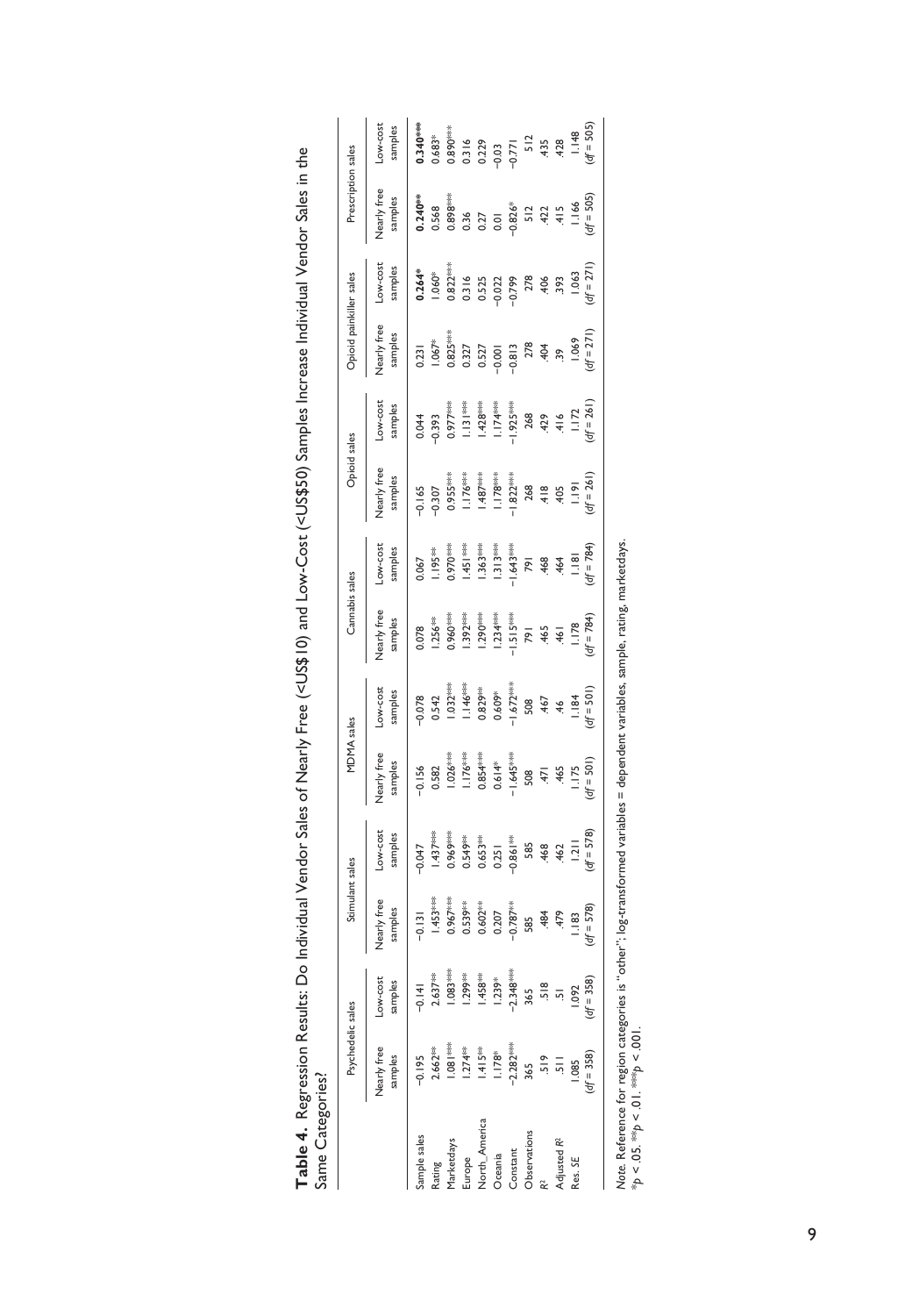Europe, and Oceania, and excluded all other countries, the relationship between distribution of low-cost samples and revenue was significant  $(p < .05)$ : A 10% increase in distribution of samples produced a 2.46% increase in revenue (not displayed in tables, available upon request).

I put opioid-based painkillers such as Oxycodone, Tapentadol, and Tramadol in a separate category—drawing from both opioids and prescription drugs—as they are highly relevant to the ongoing opioid epidemic in the United States. Distribution of low-cost samples of opioidanalogous painkillers was a significant predictor of increased sales. A 10% increase in sales of lowcost samples increased other sales of opioid-based medicine by 2.64%. Samples of opioid-analogous painkillers were also positive, significant predictors of vendor revenue. A 10% increase in distribution of nearly free and low-cost samples increased vendor revenue in the same category by 4.47% ( $p < .001$ ) and 4.71% ( $p < .01$ ; not displayed in tables, available upon request).

# **Purpose of Samples**

### *Market Introductions: Hello, I am a new vendor here*

Many vendors who offered nearly free or low-cost samples were newly registered. Vendor QualCoke, for example, introduced himself in a forum thread titled "Cheap samples: Flakes cocaine, MDMA, Heroin":

*QualCoke:* I'm a lucky guy who got to know some people and now can you offer you high quality products for low prices . . . I will start with samples of the following products: flakes cocaine, heroin #3, MDMA.

*QualCoke:* Not much people seem to be interested what could be the reason?

*QualCoke:* My coke is excellent you should try it.

*Customer\_1:* I always do it with my girl and only 1 sample per person so no point till I can order half a gram or something.

*QualCoke:* You can take  $2 \times 0.2$  g no problem.

*Customer\_1:* I'll take the 2 samples for now if that's cool still?

In a similar thread titled "Cocaine flake samples purity 87%," vendor Nero offered cocaine samples:

*Nero:* Just setting up shop please apply here and I can direct you to the samples on my page will be an incredibly small fee like 5 p or something. U.K. only.

*Nero:* Wow no one wants coke samples for 5 p [less than \$0.10].

*Nero:* Any experienced samplers on the forums out there? Looking for reviews please.

*Customer\_1:* I've done reviews including reagent test reviews for various products for some of the biggest vendors.

*Customer\_2:* I'm interested.

*Customer\_3:* I'm in the UK and very interested in trying a sample!

QualCoke and Nero noted that distributing samples was harder than expected, but both connected with customers in the end. Vendors also gave away samples to reintroduce themselves following migration from other cryptomarkets. FlyingMD introduced himself/herself as a new Agora vendor with past experience from four other markets:

*FlyingMD:* Hello, I am a new vendor here with past experience selling on BMR Utopia Sheepmarket and Atlantis. I will be giving away free MDMA samples you only pay for the shipping. . . The [normal] price for the MDMA is:  $1g \in 16$ ,  $5g \in 75$ . . . EVERYTHING will be packed with the best stealth possible.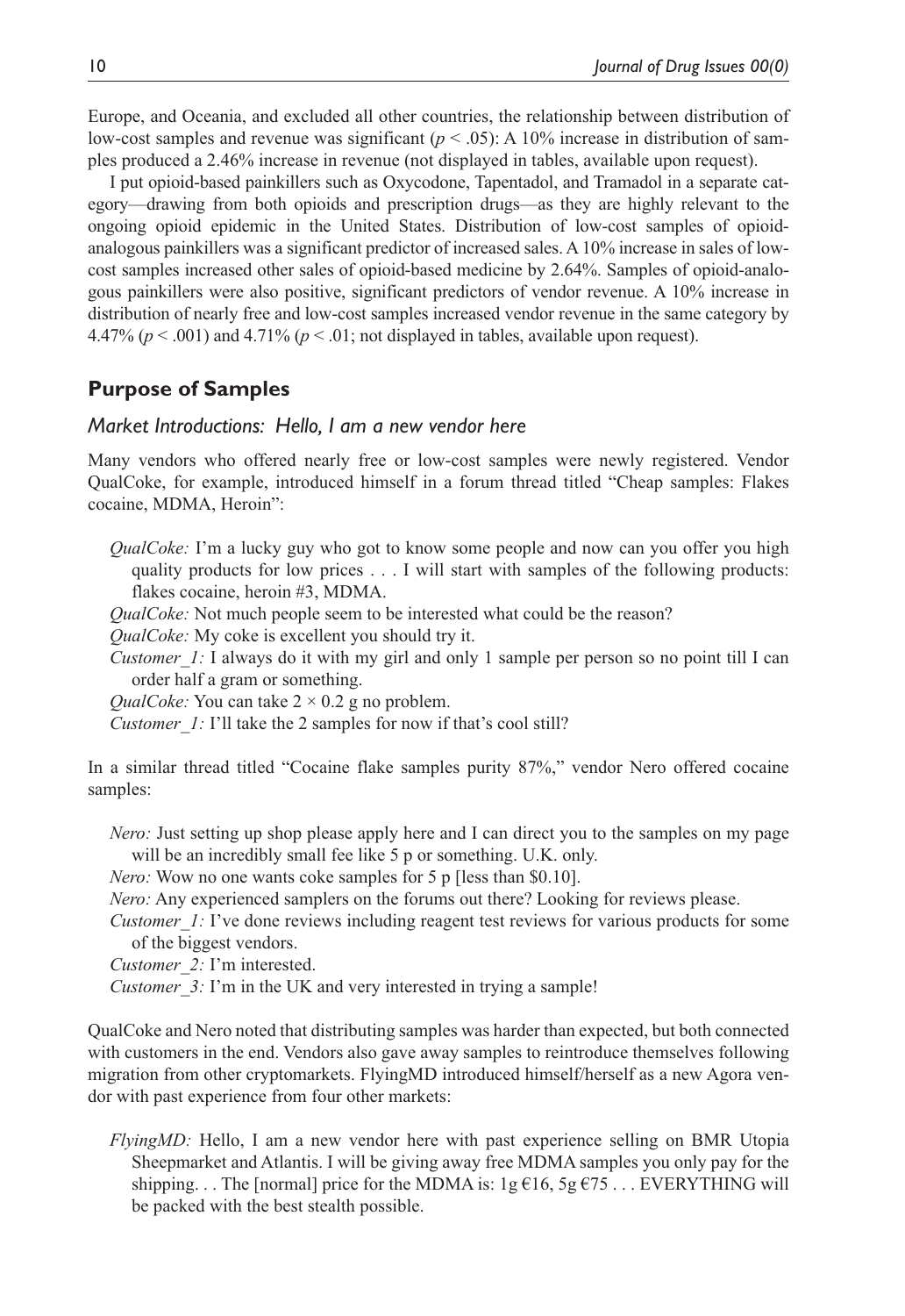*Customer\_1:* Good price. *FlyingMD:* Thanks we try to be the cheapest here so we can get some credits. *FlyingMD:* There are still 9 samples left be quick. *Customer* 2: Would be happy to take a sample of this and write a review but could you tell me what weight the sample is? *FlyingMD:* The sample is 0.2 gram.

Cryptomarket trade continues after big markets are shut down (Soska & Christin, 2015), presumably as vendors migrate to other markets in which many customers are unfamiliar with them. Agora had more than 2,000 sellers at its peak, and vendors like QualCoke, Nero, and FlyingMD sold nearly free and low-cost samples to carve out a market share for their operations.

Market data support the claim that new vendors are more likely to offer samples than established vendors. Nearly free samples were distributed to customers a median of 34 days into a vendor's market career, in the 10-month data collection period. For low-cost samples, the median was 64 days. For sales of nonsamples, the median was 119 days.

## *The Drug Critic: This vendor has serious potential if he keeps it up*

Low-cost and nearly free samples were sold through the market website and announced in the discussion forum, where vendors also detailed their terms and conditions, if any. In the excerpt below, vendor RealPharma offer samples of oxycodone, an opioid-based and frequently abused painkiller medication (Butler et al., 2013):

*RealPharma:* We are giving away 10x free 100mg Oxycodone samples for feedback on the forums and feedback on our Agora account. Please make sure before purchasing that you are willing to consume on arrival and leave detailed feedback to get us going. 100mg is a good amount for a sample so please put in the bit of work for us to do the favour on your side.

The promotions are "free," but RealPharma expects samplers to "consume [the pills] on arrival" and do "a bit of work" by writing "detailed feedback." Reviews on the space-constrained market website are short—usually about the length of a Twitter message—whereas reviews in the forums can be lengthy and are often embedded in active discussions with customers and vendors. Customer reviews of RealPharma's oxycodone samples, for example, were posted in a dedicated review thread, and among more than 50 comments in the original sample thread:

*RealPharma:* Your sample went out in the morning Customer\_1.

*Customer 1:* Thanks mate that's excellent.

- *Customer\_1:* Mine arrived promptly . . . I've taken 25mg oral. Will report back later. Thanks man.
- *RealPharma:* Please remember that Oxycodone is a slow release chemical. Also buy some scales to weigh out your doses rather than estimating your doses out.

*RealPharma:* All samples sent out.

*Customer 1:* I've done the whole 100mg mate . . . U'll get a review when I'm fit for it.

*Customer 1:* I'll post a copy here of what I'll put on my vendor review thread: . . . Seller was very quick to send (we chatted at 7am he'd sent by 11am) so prompt there, the package arrived less than 24 hours later . . . Inside the letter (crafty by the way) was the sealed foil wrap bit of a nightmare to cut open and not lose anything but got the sample all out licked the foil wrap and it weighed up. At that point I started with a 25mg cap and a 10mg line 20mins later. Went for a walk in the sun never had much effect off it . . . other than a kind of peacefulness from the initial dose so I redosed another 25mg cap and had another line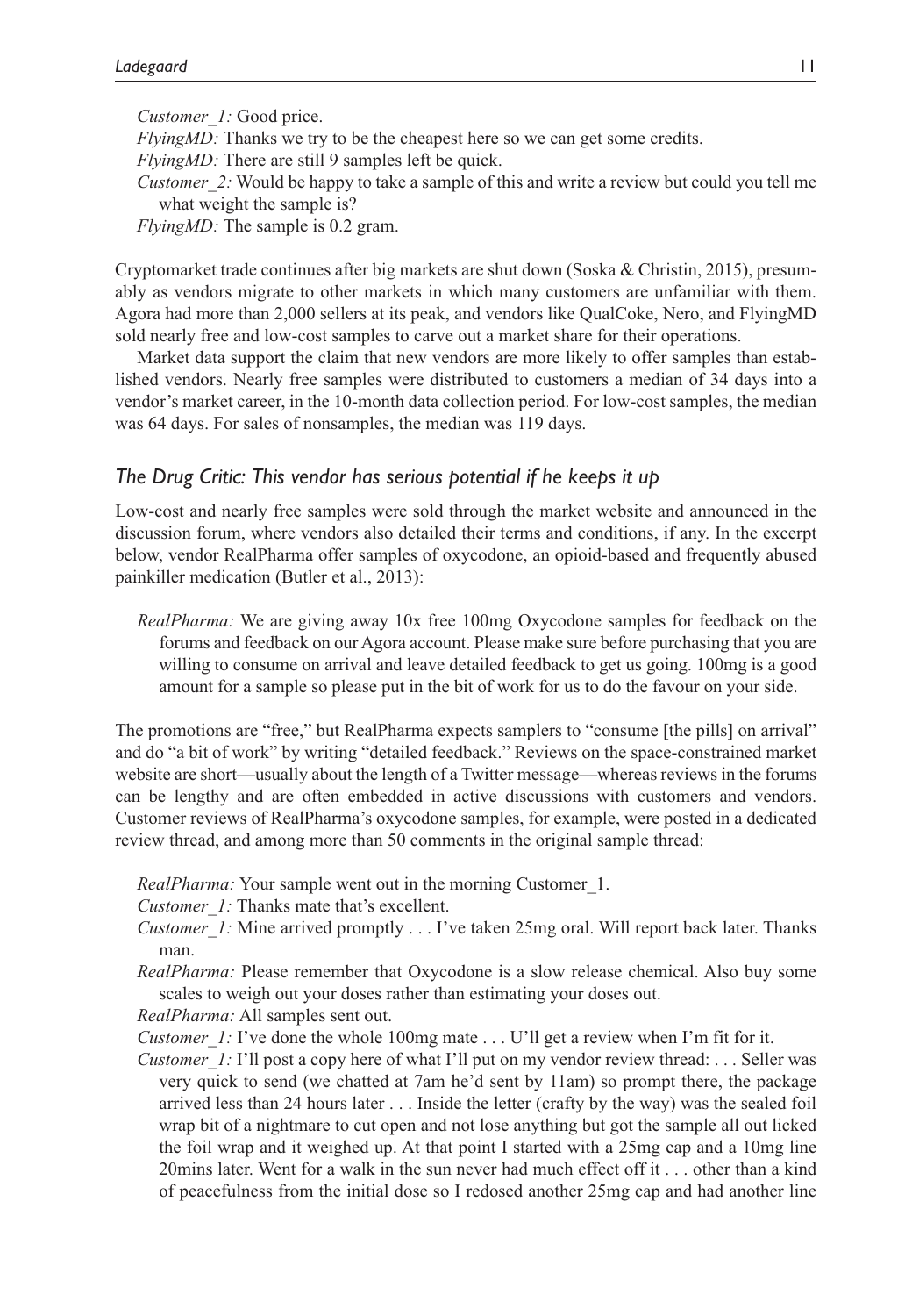. . . Still lacking the punch I emptied the last capsule I had left out and sniffed half up each nostril. After this I was fucked . . . Stealth 5/5 Comms 6/5 if I could Product 5/5. This vendor has serious potential if he keeps it up. Peace guys.

*RealPharma:* Thanks for the feedback. Is it worthy of being in your review thread? *Customer 1:* It already is mate.

RealPharma advised Customer\_1 on how to use the product ("Oxycodone is a slow release chemical . . . buy some scales to weigh out your doses"), hid the product well, and shipped it shortly after he received the order. Customer\_1 fulfilled his/her a part of the contract. As per RealPharma's request, he or she consumed the drug "on arrival" to get his/her review in quickly, and even wrote the full review while experiencing the drug's effects. As is typical for reviewers, he or she assessed product quality, customer service, delivery speed, and packing.

Review writers arguably represent a role that does not exist in conventional drug markets. Recreational drug takers have long shared "experience reports" online (e.g., Davey, Schifano, Corazza, Deluca, & Psychonaut Web Mapping Group, 2012; Halpern & Pope, 2001), and like such reports, cryptomarket reviews contain information about physiological and psychological experiences and consumption methods, but cryptomarket reviews also assess vendors and products that are directly accessible, at least by those who are located in a region the vendor ships to. Reviews build seller reputation and help customers make more informed decisions, like how film journalists connect potential moviegoers and the cinema industry, "drug critics" and their product sampling supports market efficiency and stability.

#### *Sample Hunters: There is going to be one in every crowd that ruins it for everyone*

Vendors' preference for "established customers" who have been "active in forums" suggests that although samples are handed out for promotional purposes, vendors are not trying to get inexperienced users "hooked." On the contrary, some vendors explicitly eschew addicted customers. In a thread titled "30mg oxycodone roxycodone samples . . . NOT," vendor Ghost denounces "junkies":

- *Ghost:* I will not ever give out any free samples anymore because some of the junkies have taken advantage and will not ever probably do them again. Just saying thanks everyone who's actually about the business and not the freeloaders just trying to score their fix.
- *Customer 1:* Ghost is legit as fuck. No free samples required.
- *Customer\_2:* Haha I remember helping Ghost out with his PGP exactly one month and 7 days ago. You've grown a lot my friend. Keep up the good work!
- *Ghost:* Yes you all need to thank Customer2 for teaching me a couple things nice to see you old friend!!
- *Customer* 3: Karma [to you] for your previous generosity mate shame people spoil it.
- Customer\_4*:* That's sad but it's like everything else in this world. There is going to be one in every crowd that ruins it for everyone. And of course junkies ruin a lot of shit for everyone anyways.
- *Customer\_5:* I can honestly say that ghost is the best roxi dealer I have EVER dealt with.

Ghost created a separate thread to express his frustrations with "freeloaders" who doesn't care about "business" and only tries to "score their fix." Customers compliment the vendor's business practices and condemn those who "ruin it for everyone" by selfishly exploiting the availability of samples. The collective rejection of "junkies" suggest that both vendors and customers view samples as means to increase business and produce market stability and want to avoid a tragedy of the commons. The market norm is that heavily discounted items are not to be exploited by customers, and vendors do not seek out addicts for future profits, but actively shun them. Searches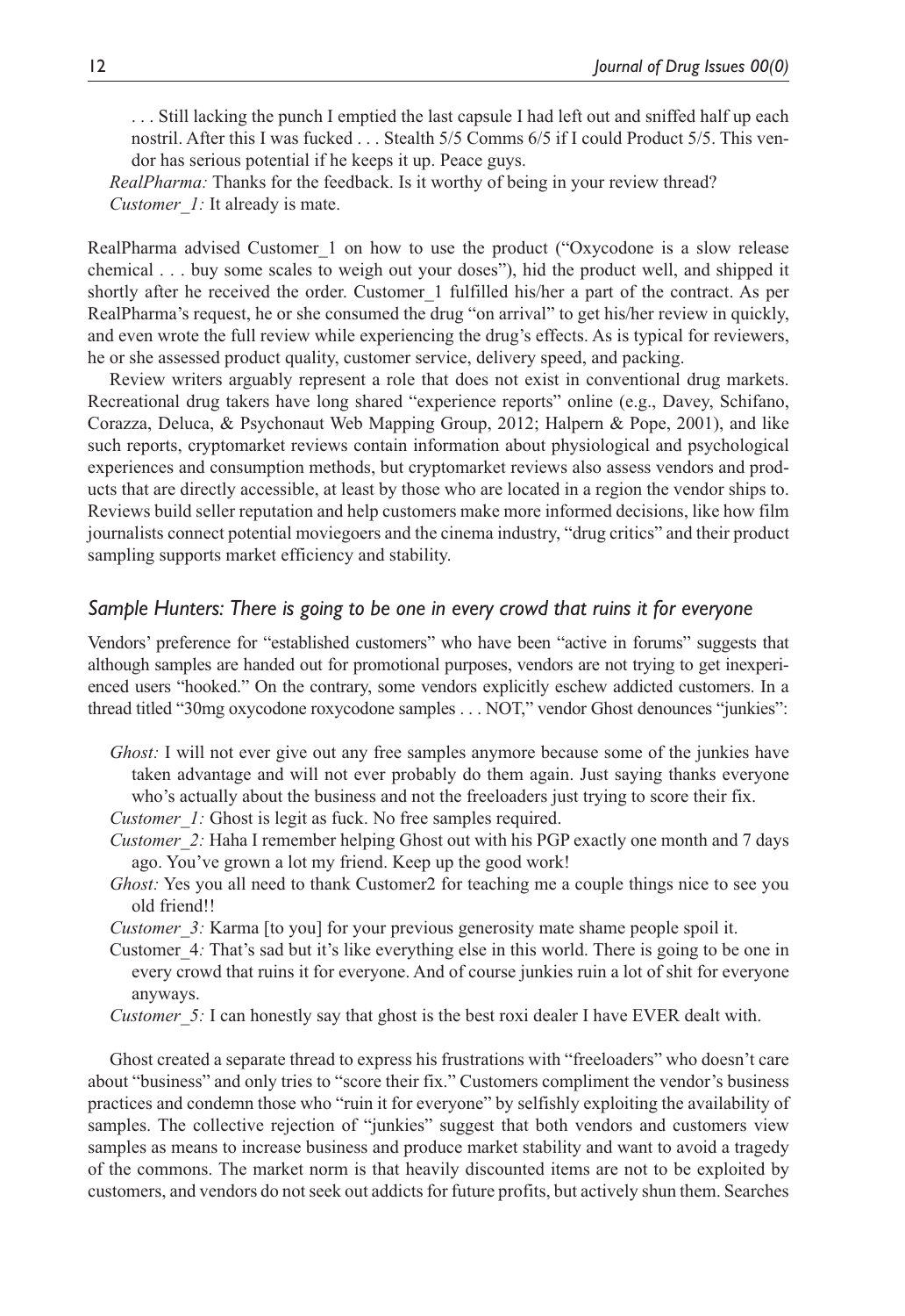for "sample hunter" and related keywords in the full corpus of Agora forum threads yield several complaints about similar opportunism.

# *Repeated Games: You can easily kill yourself with this stuff. Or you can be smart and have a good time!*

Market actors play "repeated games" to mitigate the intrinsic insecurities of drug markets. For example, buyers who are unable to assess the quality of a product before it's purchased might make several purchases until they have established a reliable source (Reuter & Caulkins, 2004). In cryptomarkets, actors play repeated games both individually and collectively. That is, they try out each other, and they learn from exchanges that are documented in reviews and forum discussions. Samples are low-cost introductions or invitations to such games. In the edited thread below, vendor Phat\_Pharma introduced himself/herself by offering free samples of the highly potent drug fentanyl. Like many others, he or she would only send samples to "people with experience and good [market] stats," that is, people who have purchased drugs in the same marketplace. In this case, actors noted that a different kind of experience is warranted to try Phat\_Pharma's products.

*Customer\_1:* What is fentnayl?

*Phat\_Pharma:* It's an opioid.

*Customer 2:* What are some ROAs [routes of management] for this?

*Customer* 3: It looks like oral is way to go with this (although I'm sure snorting would work too).

*Phat\_Pharma:* If you guys do not know what it is or how to use it please do not try it! It is dangerous stuff and it's pure.

*Customer\_4:* I grabbed up a sample. I will start a review thread once I receive and try it out! *Phat Pharma:* Good to see you buying again Customer 4.

*Phat Pharma:* I sold out early this morning.

- *Cusstomer* 5: I received my order 6 days after being marked shipped and that included the weekend . . . Stealth needs improvement in 1 specific area and I think Pharma knows what that is. If you don't please send me a PM [personal message] and I'll be happy to share the info . . . Product is fucking amazing. I insufflated a tiny quantity (1.5mg) and got a VERY nice buzz . . . Fucking LEGIT DUDE!!! 10/10 . . . My clocks are not precise enough to have measured whether the sample as advertised was on point (they only go to mg). But—it certainly looked like .01g (Scales were reading .01g) . . . From what I've seen from you I hope you stick around.
- *Customer* 4: OMG dude you just eyeballed a tiny little line of pure fent? Lol do you know dangerous that is? The difference between 200ug's and 1 mg is negligible to the naked eye but it's also the difference between life and death! The best thing to do with Fent HCL is to make a solution you can make one for spraying in your nose . . . ANYONE HAS ANY QUESTIONS REGARDING FENT HCL AND DOSING OR ANYTHING AT ALL message me please. You can easily kill yourself with this stuff. Or you can be smart and have a good time!

Cryptomarket actors learn from the milieus they operate within, much like how people learn drug consumption (Becker, 2008), practical skills (Anderson, 1999), and attitudes toward the law (Sutherland, Cressey, & Luckenbill, 1992). In the previous section, we saw that the vendor Ghost had learned how to encrypt information from a customer, and in the excerpts above, Phat Pharma and Customer 4 educated market actors on the dangers of fentanyl. The high risks involved in playing "repeated games" with potent and lethal drugs are sobering. Actors might be "experienced"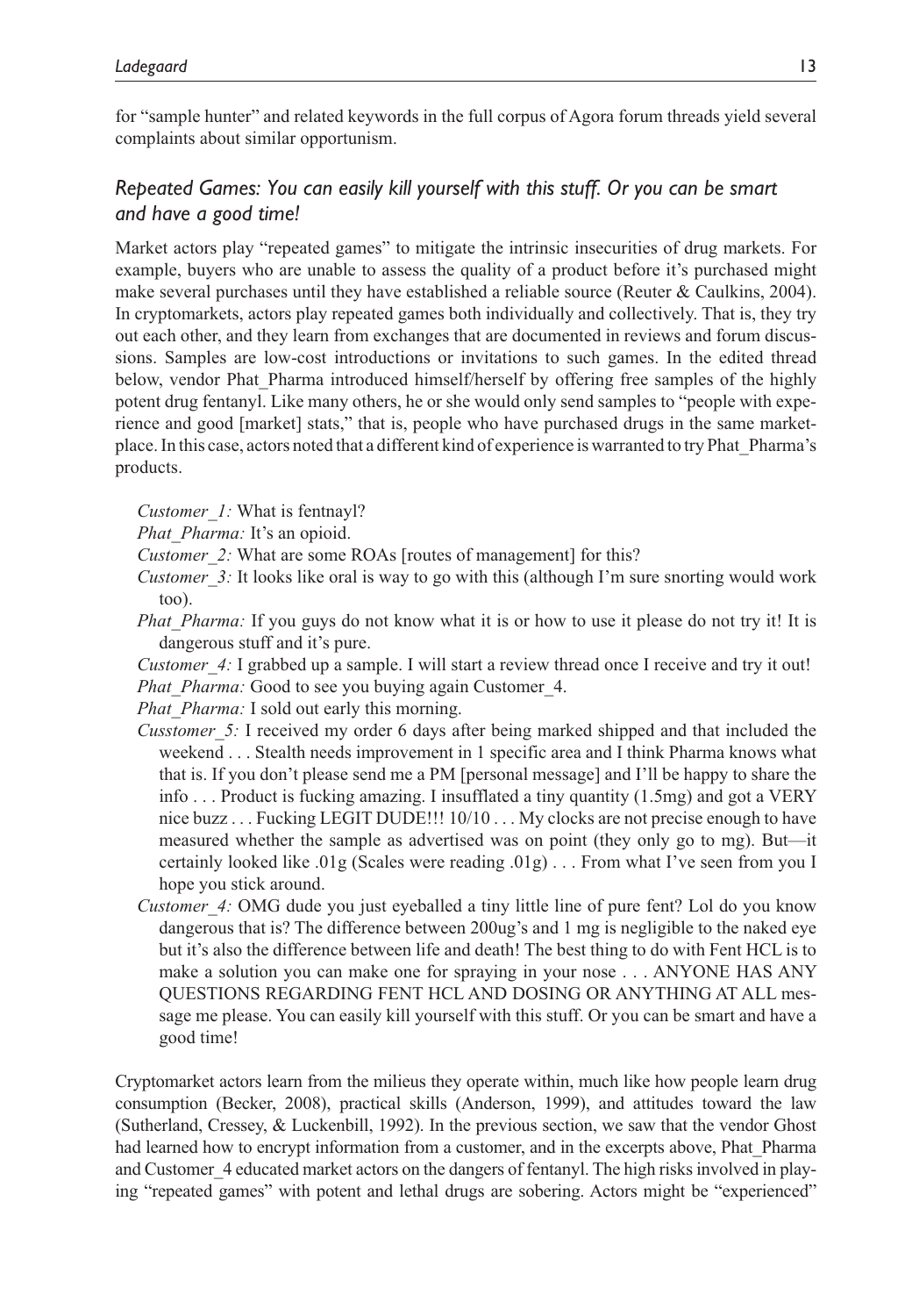market users and still obtain nearly free or low-cost samples of drugs that they are unfamiliar with, and thus they might be seriously harmed from the first round of a game. The inadequate knowledge of users and absence of safety regulations arguably make fentanyl much more dangerous than it would be if administered under controlled circumstances.

# *Regression Results: Pharmacy-Grade Quality?*

Sellers of opioid-based painkillers and other prescription pills were like all others in that they offered samples in exchange of reviews to gain market share. But unlike in other categories, sample distribution actually increased sales.

One possible explanation is that prescription pills are either pharmaceutically produced, that is, of near-perfect quality, or they are manufactured by an amateur, for example, the dealer or her wholesale dealer. That is, prescription pills in cryptomarkets are of highly variable quality. Assessing product quality is a problem in all drug markets, for all product categories, but the difference between Food and Drug Administration-approved, professionally manufactured drugs and the alternative is particularly salient. Cocaine sellers, meanwhile, might sell samples of highpurity cocaine and "cut" or adulterate the rest to profit from the increased quantity. It is difficult for vendors of prescription pills to do this in the same way. Studies have found that drug adulteration is much less common than what buyers and sellers think (Coomber, 1997), but it is the subjective risk of receiving a low-quality product that affects purchasing behavior. With samples, vendors can confirm that they have access to "pharmacy-grade" drugs. Pills are also perfectly dosed, so a consumer of one sample pill will have a relatively good idea of what she's ordering. Moreover, the market value of a single user dose of prescription drugs is on average lower than one dose of more expensive drugs such as cocaine, and the opportunity cost of giving away, say 30 one-pill samples of xanax, is lower than the opportunity cost of giving away 30 0.25g doses of cocaine. Pills are also easy to pack and ship.

ThreeKings is one of many dealers who offered "pharmacy-grade" samples:

- *ThreeKings:* We'd like to generate new happy customers and get quality feedback therefore this offer: Valium  $4 \times 5MG$  [or]  $4 \times 10MG$  Oxycodon . . . EU/UK 6 dollars . . . 1 order per customer.
- *Customer\_3:* Hi because the oxy have no markings whatsoever I am wondering where they are from? Do they have apap or acetaminophen? I am a little hesitant because of this. Do you have the original packaging maybe?
- *Customer\_4:* The oxycodon pills arrived fast domestic stealth was ok.
- *ThreeKings:* They are Dutch Pharmacy grade no import. We have decided to ship without blister package to lower any issues since every blister is numbered . . . Dutch non import pharmacy products are usually non-branded.
- *Customer\_4:* I've taken three of these white unmarked pills over an hour and a half ago and absolutely nothing has happened.
- *Customer\_2:* Did you crush up the pills? One thing I'd like to hear from the vendor is whether or not they're controlled release tablets.
- *Customer\_4:* So I am now definitely experiencing effects although I am not quite sure how I would describe them. There is no real euphoria . . . Vendor is it possible these are 5mg and XR [extended release]? Reassure all of us and just snap a quick picture of the blisters all we'd need is the substance name and strength.
- *ThreeKings:* The Oxycodon is TIMERELEASE and 10mg! If you want a full effect crush them . . . and take them on an empty stomach. I would really want some to review that takes them properly there is no way to get a good review if someone expect such a high from 10mg time releases on a full stomach.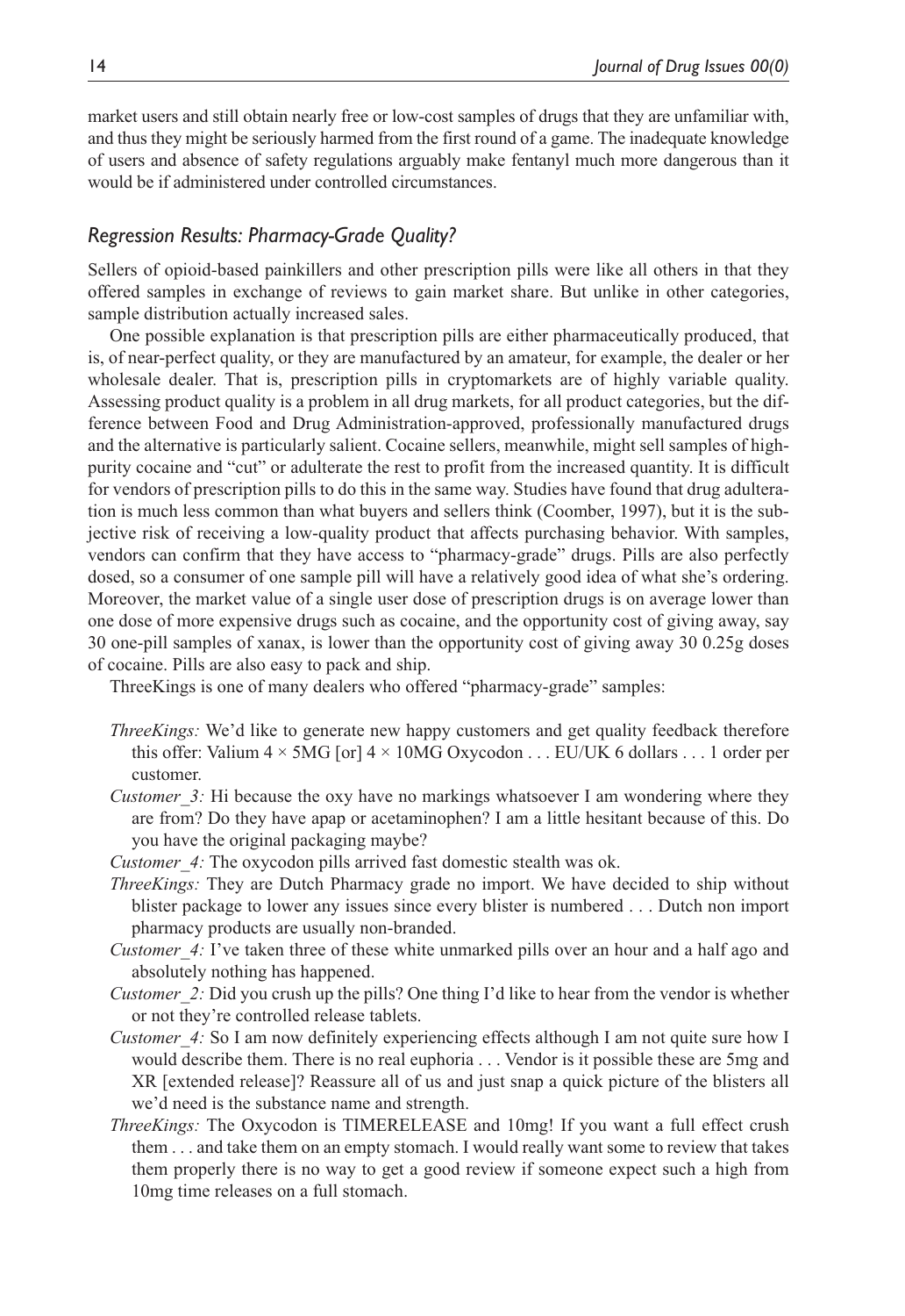*Customer* 3: ThreeKings have been so friendly to send me a picture of the packaging. It's from Sandoz and Lannacher and definitely TIME-RELEASED. So crush that shit up . . . I took two which I completely ground up with a mortar and ingested them with some water on an empty stomach. After about 30 minutes effects set in and they were not disappointing. The whole world became covered in a slight haze of joy . . . Falling asleep was an amazing experience filled with what I would dub "conscious dreams" the type not unlike those you get after a night of XTC . . . I do apologize for doubting the quality of the product.

Customers were interested in the samples of oxycodone and valium, but unsure of the product quality. They asked the vendor to verify that the pills were manufactured by a pharmaceutical company. One customer reported underwhelming effects after taking "three of these white unmarked pills" and cordially expressed dissatisfaction. The vendor replied that the cause of milder-than-expected effects were due to mismanagement: The pills, he or she wrote, will only produce "a high" if they are "crushed" and taken on an "empty stomach." The vendor also shared pictures of the original wrapping of the pills with one customer, who reported back that the oxycodone sample was manufactured by German and Austrian pharmaceutical companies.

## **Discussion**

Journalists, law enforcement, and social media users spread anecdotal evidence and unconfirmed reports of drug dealers offering free drugs to nonusers. This strategy arguably makes sense from a pure business perspective, as samples are distributed for such purposes in legal markets (Bawa & Shoemaker, 2004). Tobacco companies, for example, give away free cigarettes to instill smoking habits in potential customers (Altman, 1996). However, interviews with drug users and sellers show that drug dealers very rarely give out samples, and if they do, only to known customers (Coomber, 2003). When I started to work on this article, it was not known if this was also true for digital drug markets. I found that in Agora, low-cost and nearly free samples of drugs were common. In the period November 4, 2014 to September 9, 2015, vendors sold thousands of low-cost and nearly free samples.

Dealers announced low-cost and nearly free samples in the market forum to introduce themselves and their businesses. In some cases, vendors were new to the digital underworld and sought to cultivate a customer base. In other cases, vendors were well-versed in cryptomarket trade, but had recently immigrated from markets that were no longer available, for example, due to law enforcement operations. The low-cost and nearly free samples were typically offered in limited quantities, and in exchange of reviews. Customers with a documented history of forum participation and review-writing were prioritized over new, unknown customers, and "sample hunters" and "junkies" were eschewed by vendors and customers alike, for their disrespect of market norms of cordial and reciprocal relations. Many vendors preferred to distribute samples to established reviewers, who make up a role that is not found in other drug markets: the drug critic. Through critics, dealers can demonstrate product quality, adequate packing methods, shipping speed, and customer service, all of which are markers of a good dealer (Van Hout & Bingham, 2014).

Vendors and customers who sold and bought low-cost and nearly free samples partook in repeated games at reduced risk. Vendors, who are likely to make mistakes at the early stages of their market endeavors, interacted with customers who presumably had lower expectations than in cases where they pay full prices. Vendors also learned to align their operations with market norms. Customers, who would reasonably be wary of new vendors who had yet to prove their trustworthiness, got to play a low-cost round of what might be a repeated game.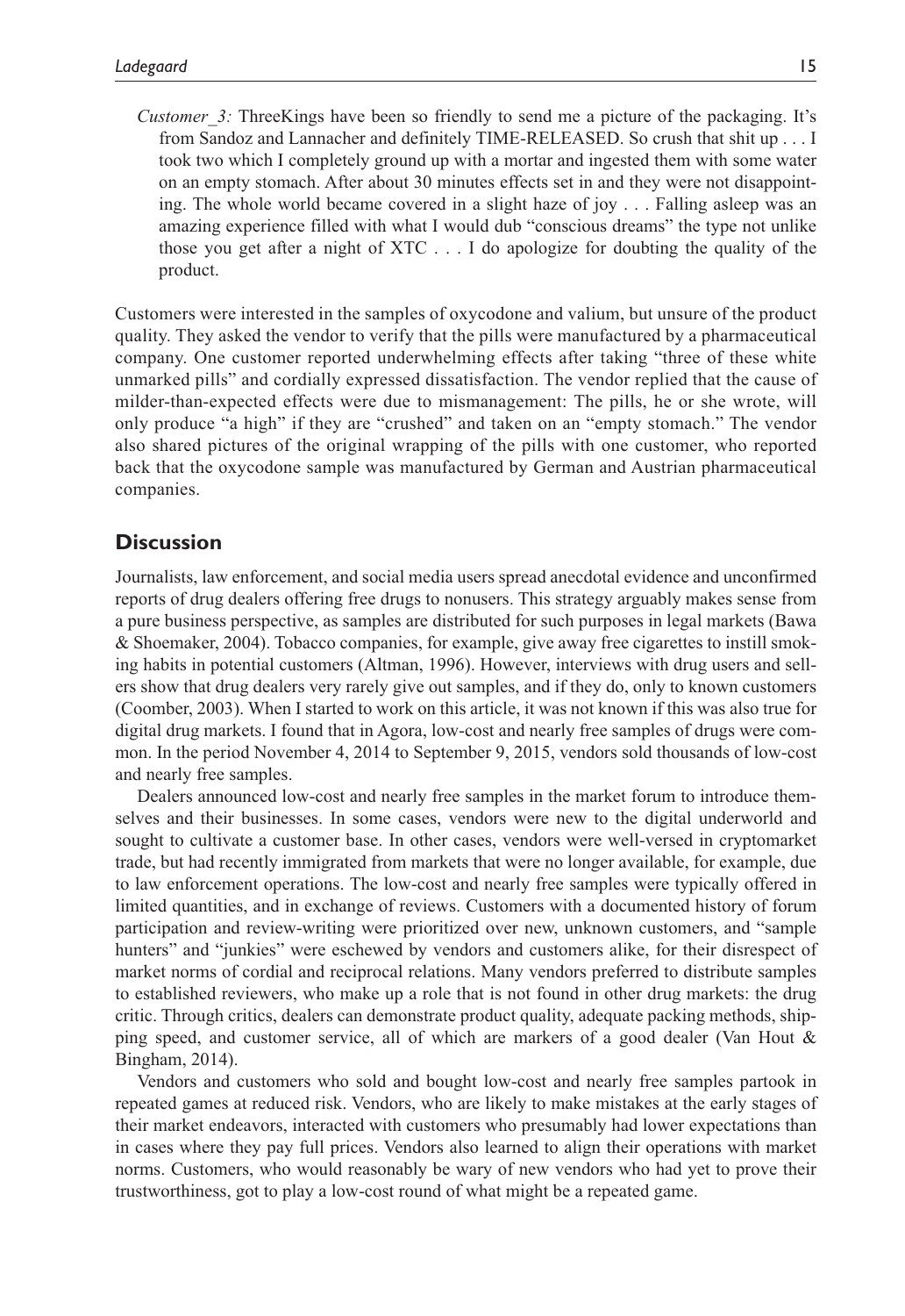Possible explanations of the positive and statistically significant relationship between sample distribution and increased sales of prescription drugs and opioid-based painkillers include that pills are easy to pack, professionally dosed, and that the drugs are either of top "pharmacy-grade" quality or of subpar manufacturing. Besides the case of cannabis, where medical marihuana is available, the quality gaps are arguably narrower in other categories, or at least harder to measure. In the case of prescription drugs, the pills are either pharmacy-grade or they are not. If a vendor is able to demonstrate that he or she has access to the former, customers might decide that future purchases will be of the same quality.

The prevalence of opioid samples is an important finding as opioid addiction is producing undeniable social harm in the United States and other parts of the world (Birnbaum et al., 2011; Rudd et al., 2016). Customers have likened the discovery of cryptomarkets to feeling like a "kid in the candy store" (Barratt, Lenton, et al., 2016), which suggests that users not only buy their preferred drugs but are also willing to try unfamiliar products, and it is possible that some of them come back for more. However, because customer identities were anonymized by the Agora market, it is not possible to estimate individual purchasing patterns over time, for example, to illuminate whether people get addicted through the availability of free opioid samples in markets like Agora. In the absence of such evidence, we don't know to what degree opioid customers use Agora to supplement or replace other sources of supply, or "discover" opioids through cryptomarkets. In surveys, cryptomarket users report having other sources (Barratt, Ferris, & Winstock, 2016), and studies suggest that many opioid users formed their addiction by legal means, for example, as medical professionals moved from underprescribing opioids in the 1980 to overprescribing them since the 2000s (Atkinson, Schatman, & Fudin, 2014; Bicket, Long, Pronovost, Alexander, & Wu, 2017). I note this to avoid falling in the same trap as the media reports referenced in the beginning of the article. Nonetheless, the previously undocumented availability of nearly free drugs warrants further attention.

# **Conclusion**

Samples are rare in conventional drug markets (Coomber, 2003), but were common in the large cryptomarket Agora, where sophisticated security software and reputation systems fostered anonymous e-commerce. Dealers distributed thousands of low-cost and nearly free samples, in all major product categories, and they were notably transparent about their intentions to rake up reviews, cultivate customers, and increase trade. This businesslike approach to drug trade is contrary to the relational economics that are characteristic of trade in closed in-person markets (Beckert & Wehinger, 2012), but conversations about samples were earnest, friendly, and respectful in tone, and buyers who failed to reciprocate low-cost or nearly free samples with reviews were shunned for "ruin[ing]" the market "for everyone." One interpretation of this is that actors seek to establish friendly ties with future-exchange partners because they prefer to trade with people they trust, as in other lemon markets (Akerlof, 1970; DiMaggio & Louch, 1998). Another interpretation is that actors partake in a community of commerce: Customers and vendors have clear, instrumental goals, but they also want to support and strengthen the fragile structure of their preferred market. Sample sales are low-risk exchanges that foster social and economic relations, educational game-playing, and reproduce market roles.

#### **Acknowledgments**

I would like to thank Wen Fan, Xiaorui Huang, Michael Tempone, and William Attwood-Charles.

#### **Declaration of Conflicting Interests**

The author(s) declared no potential conflicts of interest with respect to the research, authorship, and/or publication of this article.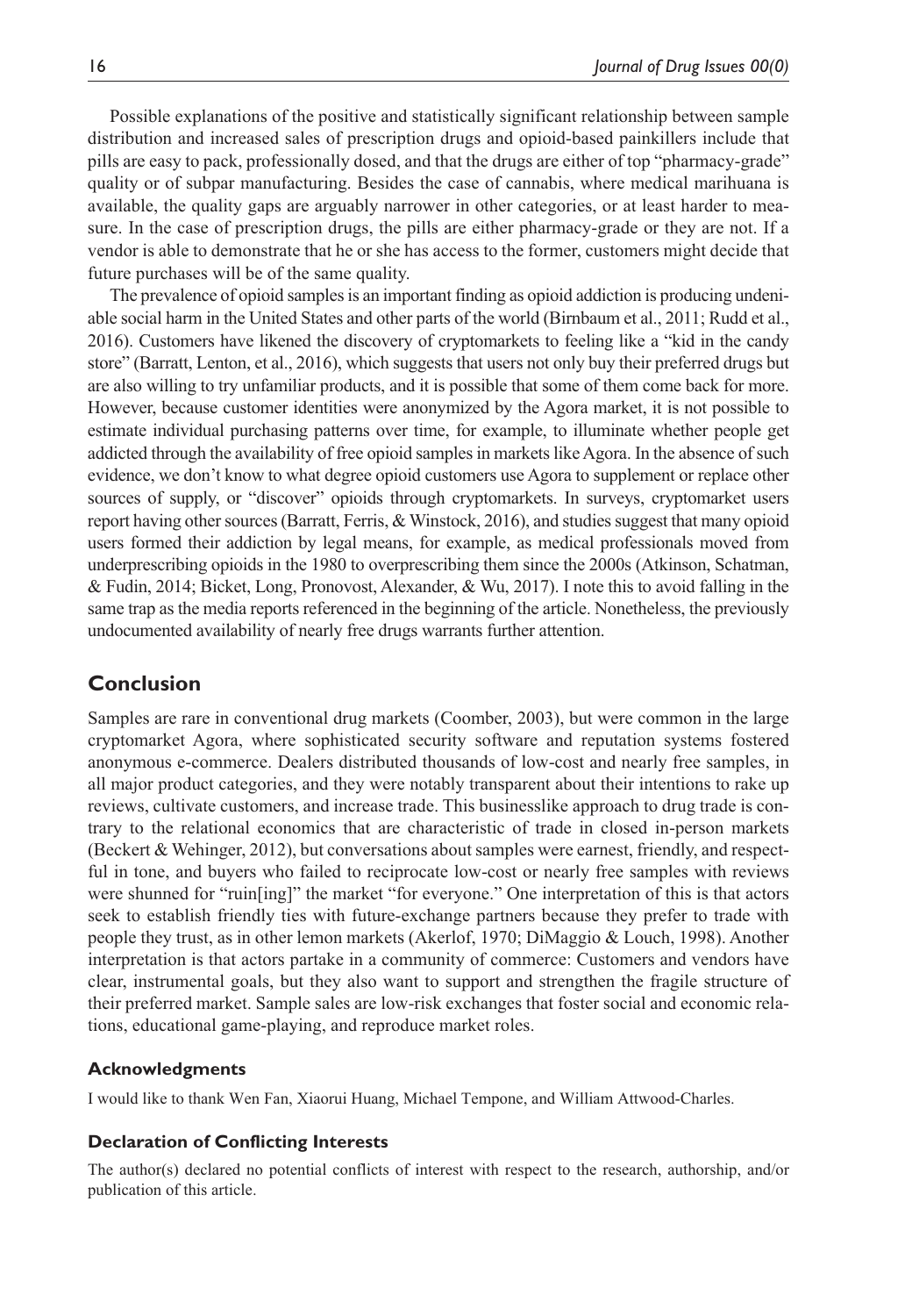#### **Funding**

The author(s) received the following financial support for the research, authorship, and/or publication of this article: This work was supported by the National Science Foundation [#1702919].

#### **ORCID iD**

Isak Ladegaard **b**<https://orcid.org/0000-0001-9480-551X>

#### **References**

- Akerlof, G. A. (1970). The market for "lemons": Quality uncertainty and the market mechanism. *The Quarterly Journal of Economics*, 488-500.
- Aldridge, J., & Décary-Hétu, D. (2014). *Not an "Ebay for drugs": The cryptomarket "Silk Road" as a paradigm shifting criminal innovation* (SSRN Scholarly Paper No. ID 2436643). Rochester, NY: Social Science Research Network.
- Altman, D. G., Levine, D. W., Coeytaux, R., Slade, J., & Jaffe, R. (1996). Tobacco promotion and susceptibility to tobacco use among adolescents aged 12 through 17 years in a nationally representative sample. *American Journal of Public Health*, *86*(11), 1590-1593.

Andersen, R. (2008). *Modern methods for robust regression*. Los Angeles, CA: SAGE.

Anderson, E. (1999). *Code of the street*. New York, NY: W.W. Norton.

- Andrade, X., Sifaneck, S. J., & Neaigus, A. (1999). Dope sniffers in New York City: An ethnography of heroin markets and patterns of use. *Journal of Drug Issues*, *29*, 271-298.
- Apuzzo, M. (2016, April 13). F.B.I. used hacking software decade before iPhone fight. *The New York Times. Retrieved from* [https://web.archive.org/web/20171204183903/https://www.nytimes.com/2016/04/14/](https://web.archive.org/web/20171204183903/https://www.nytimes.com/2016/04/14/technology/fbi-tried-to-defeat-encryption-10-years-ago-files-show.html) [technology/fbi-tried-to-defeat-encryption-10-years-ago-files-show.html](https://web.archive.org/web/20171204183903/https://www.nytimes.com/2016/04/14/technology/fbi-tried-to-defeat-encryption-10-years-ago-files-show.html)
- Arlacchi, P. (1998). Some observations on illegal markets. In Ruggiero, V., Taylor, I., & South, N. (Eds.), *The new European criminology: Crime and social order in Europe* (pp. 203-215). London, UK: Routledge.
- Atkinson, T. J., Schatman, M. E., & Fudin, J. (2014). The damage done by the war on opioids: The pendulum has swung too far. *Journal of Pain Research*, *7*, 265-268.
- Bagwell, T. C. (2015). Facebook. Retrieved from [https://web.archive.org/save/\\_embed/https://www.face](https://web.archive.org/save/_embed/https://www.facebook.com/photo.php?fbid=1041543009235683&set=a.182254338497892.46618.100001399822877&type=3)[book.com/photo.php?fbid=1041543009235683&set=a.182254338497892.46618.100001399822877&](https://web.archive.org/save/_embed/https://www.facebook.com/photo.php?fbid=1041543009235683&set=a.182254338497892.46618.100001399822877&type=3) [type=3](https://web.archive.org/save/_embed/https://www.facebook.com/photo.php?fbid=1041543009235683&set=a.182254338497892.46618.100001399822877&type=3)
- Bancroft, A., & Reid, P. S. (2016). Concepts of illicit drug quality among darknet market users: Purity, embodied experience, craft and chemical knowledge. *International Journal of Drug Policy*, *35*, 42-49.
- Barratt, M. J. (2012). Silk Road: Ebay for drugs. *Addiction*, *107*, 683-683.
- Barratt, M. J., Ferris, J. A., & Winstock, A. R. (2016). Safer scoring? Cryptomarkets, social supply and drug market violence. *International Journal of Drug Policy*, *35*, 24-31.
- Barratt, M. J., Lenton, S., Maddox, A., & Allen, M. (2016). "What if you live on top of a bakery and you like cakes?"—Drug use and harm trajectories before, during and after the emergence of Silk Road. *International Journal of Drug Policy*, *35*, 50-57.
- Bawa, K., & Shoemaker, R. (2004). The effects of free sample promotions on incremental brand sales. *Marketing Science*, *23*, 345-363.
- Becker, H. S. (2008). *Outsiders*. New York City, NY: Simon & Schuster.
- Beckert, J., & Wehinger, F. (2012). In the shadow: Illegal markets and economic sociology. *Socio-Economic Review*, *11*, 5-30.
- Benoit, K. (2011). *Linear regression models with logarithmic transformations*. London, UK: London School of Economics.
- Bicket, M. C., Long, J. J., Pronovost, P. J., Alexander, G. C., & Wu, C. L. (2017). Prescription Opioid Analgesics Commonly Unused After Surgery: A Systematic Review. *JAMA Surgery*, *152*, 1066-1071.
- Birkenshaw, S. (2016). *Drug dealers' winning strategy: Free samples*. Retrieved from [https://web.archive.](https://web.archive.org/web/20170904142515/http://narcononojaijournal.org/drug-dealers-giving-free-samples/) [org/web/20170904142515/http://narcononojaijournal.org/drug-dealers-giving-free-samples/](https://web.archive.org/web/20170904142515/http://narcononojaijournal.org/drug-dealers-giving-free-samples/)
- Birnbaum, H. G., White, A. G., Schiller, M., Waldman, T., Cleveland, J. M., & Roland, C. L. (2011). Societal costs of prescription opioid abuse, dependence, and misuse in the United States. *Pain Medicine*, *12*, 657-667.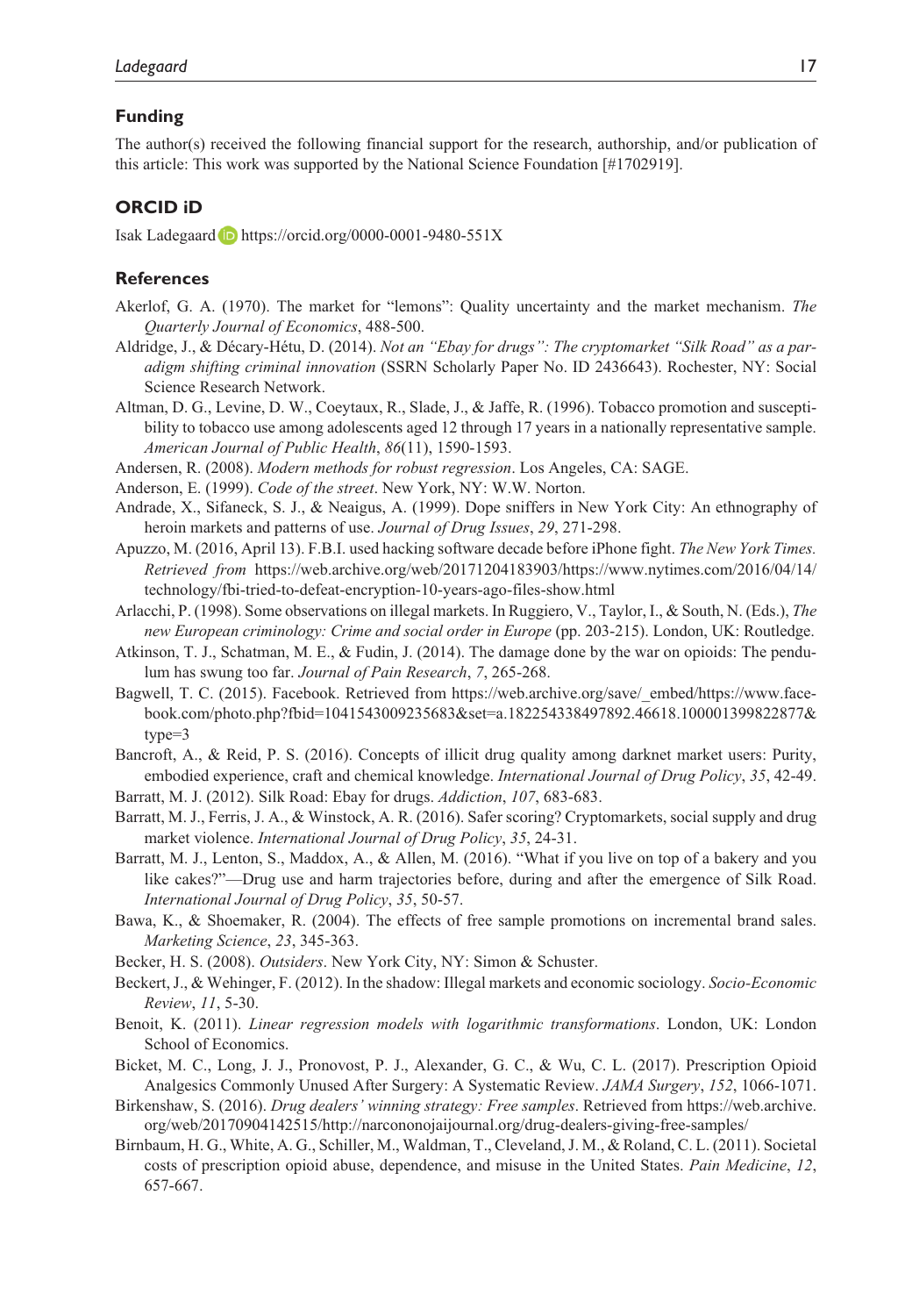- Branwen, G. (2015, July). *Dark Net Market archives, 2011-2015*. Retrieved from [https://www.gwern.net/](https://www.gwern.net/DNM-archives) [DNM-archives](https://www.gwern.net/DNM-archives)
- Bright, D. A., & Sutherland, R. (2017). "Just doing a favor for a friend": The social supply of ecstasy through friendship networks. *Journal of Drug Issues*, *47*, 492-504. doi:10.1177/0022042617704004
- Butler, S. F., Cassidy, T. A., Chilcoat, H., Black, R. A., Landau, C., Budman, S. H., & Coplan, P. M. (2013). Abuse rates and routes of administration of reformulated extended-release oxycodone: Initial findings from a sentinel surveillance sample of individuals assessed for substance abuse treatment. *The Journal of Pain*, *14*, 351-358.
- Christin, N. (2013,). Traveling the Silk Road: A measurement analysis of a large anonymous online marketplace. In *Proceedings of the 22nd International Conference on World Wide Web* (pp. 213-224). New York, NY: Association for Computing Machinery.
- Christin, N. (2014). Commentary on Barratt et al.(2014): Steps towards characterizing online anonymous drug marketplace customers. *Addiction*, *109*(5), 784-785.
- Coomber, R. (1997). The adulteration of drugs: What dealers do to illicit drugs, and what they think is done to them. *Addiction Research*, *5*, 297-306.
- Coomber, R. (2003). There's no such thing as a free lunch: How "freebies" and "credit" operate as part of rational drug market activity. *Journal of Drug Issues*, *33*, 939-962.
- Coomber, R., & Turnbull, P. (2007). Arenas of drug transactions: Adolescent cannabis transactions in England—social supply. *Journal of Drug Issues*, *37*(4), 845-865.
- Coomber, R., & Moyle, L. (2014). Beyond drug dealing: Developing and extending the concept of "social supply" of illicit drugs to "minimally commercial supply." *Drugs: Education, Prevention, and Policy*, *21*, 157-164.
- Coomber, R., & Sutton, C. (2006). How quick to heroin dependence? *Drug and Alcohol Review*, *25*, 463- 471.
- Coomber, R., & Turnbull, P. (2007). Arenas of drug transactions: Adolescent cannabis transactions in England—social supply. *Journal of Drug Issues*, *37*, 845-865.
- Creswell, J. W. (2013). *Research design: Qualitative, quantitative, and mixed methods approaches*. London, UK: SAGE.
- Curtis, R., & Wendel, T. (2000). Toward the development of a typology of illegal drug markets. *Crime Prevention Studies*, *11*, 121-152.
- Davey, Z., Schifano, F., Corazza, O., Deluca, P., & Psychonaut Web Mapping Group. (2012). e-Psychonauts: Conducting research in online drug forum communities. *Journal of Mental Health*, *21*, 386-394.
- Décary-Hétu, D., & Giommoni, L. (2017). Do police crackdowns disrupt drug cryptomarkets? A longitudinal analysis of the effects of operation onymous. *Crime, Law and Social Change*, *67*, 55-75.
- Décary-Hétu, D., Paquet-Clouston, M., & Aldridge, J. (2016). Going international? Risk taking by cryptomarket drug vendors. *International Journal of Drug Policy*, *35*, 69-76.
- Demant, J., Munksgaard, R., & Houborg, E. (2016). Personal use, social supply or redistribution? Cryptomarket demand on Silk Road 2 and Agora. *Trends in Organized Crime*, 1-20.
- DiMaggio, P., & Louch, H. (1998). Socially embedded consumer transactions: For what kinds of purchases do people most often use networks? *American Sociological Review*, *63*, 619-637.
- Dorn, N., Murji, K., & South, N. (1992). *Traffickers: Drug markets and law enforcement*. Hove, UK: Psychology Press.
- Duck, W., & Rawls, A. W. (2012). Interaction orders of drug dealing spaces: Local orders of sensemaking in a poor black American place. *Crime, Law and Social Change*, *57*, 33-75.
- Eck, J. E. (1995). A general model of the geography of illicit retail marketplaces. *Crime and Place*, *4*, 67-93.
- Emerson, R. M., Fretz, R. I., & Shaw, L. L. (2011). *Writing ethnographic fieldnotes*. Chicago, IL: University of Chicago Press.
- Farr, S. (2017, May 29). Cops: Dealer gave free heroin samples to undercover officers. *The Inquirer*. Retrieved from [https://web.archive.org/web/20170904144937/http://www.philly.com/philly/health/](https://web.archive.org/web/20170904144937/http://www.philly.com/philly/health/addiction/Cops-Dealer-gave-free-heroin-samples-to-undercover-officers.html) [addiction/Cops-Dealer-gave-free-heroin-samples-to-undercover-officers.html](https://web.archive.org/web/20170904144937/http://www.philly.com/philly/health/addiction/Cops-Dealer-gave-free-heroin-samples-to-undercover-officers.html)
- Fox 13 News. ( 2015, October). *Police warn of drug that resembles Halloween candy*. Retrieved from [https:// web. archive. org/ save/ www. fox13news. com/ trending/ police- warn- of- drug- that- resem](https:// web. archive. org/ save/ www. fox13news. com/ trending/ police- warn- of- drug- that- resembles- halloween- candy)[bles- halloween- candy](https:// web. archive. org/ save/ www. fox13news. com/ trending/ police- warn- of- drug- that- resembles- halloween- candy)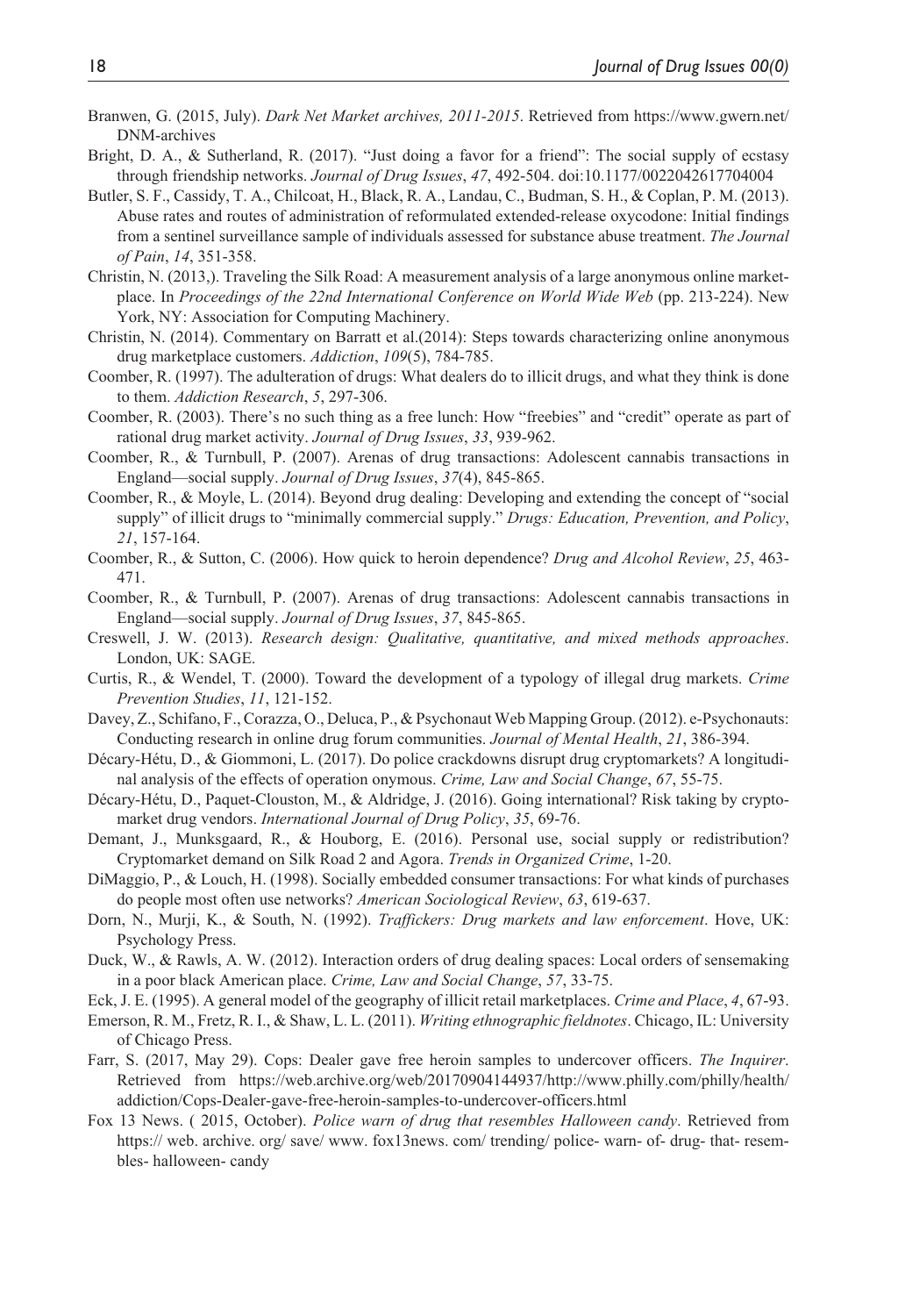- Gambetta, D. (2009). *Codes of the underworld: How criminals communicate*. Princeton, NJ: Princeton University Press.
- Guerette, R. T., & Bowers, K. J. (2009). Assessing the extent of crime displacement and diffusion of benefits: A review of situational crime prevention evaluations. *Criminology*, *47*, 1331-1368.
- Halpern, J. H., & Pope, H. G., Jr. (2001). Hallucinogens on the Internet: A vast new source of underground drug information. *American Journal of Psychiatry*, *158*, 481-483.
- Hardy, R. A., & Norgaard, J. R. (2016). Reputation in the Internet black market: An empirical and theoretical analysis of the Deep Web. *Journal of Institutional Economics*, *12*, 515-539.
- Jacobs, B. A. (1999). *Dealing crack: The social world of streetcorner selling*. Lebanon, NH: University Press of New England.
- Kaplan, J. (1983). *The hardest drug: Heroin and public policy*. Chicago, IL: University of Chicago Press.
- Kertesz, S. G. (2017). Turning the tide or riptide? The changing opioid epidemic. *Substance Abuse*, *38*, 3-8.
- Ladegaard, I. (2017a). We know where you are, what you are doing and we will catch you: Testing deterrence theory in digital drug markets. *British Journal of Criminology*. Advance online publication. doi:10.1093/bjc/azx021
- Ladegaard, I. (2017b). "I pray that we will find a way to carry on this dream": How a law enforcement crackdown United an online community. Critical Sociology, 0896920517735670.
- Lake, E. (2017, March). CHILD PILL ALERT Four schoolgirls aged 13 taken to hospital after "taking teddy bear ecstasy pills." *The Sun*. Retrieved from [https://web.archive.org/web/20171104171357/https://web.](https://web.archive.org/web/20171104171357/https://web.archive.org/save/https://www.thesun.co.uk/news/3029788/four-schoolgirls-aged-13-taken-to-hospital-after-taking-teddy-bear-ecstasy-pills/) [archive.org/save/https://www.thesun.co.uk/news/3029788/four-schoolgirls-aged-13-taken-to-hospital](https://web.archive.org/web/20171104171357/https://web.archive.org/save/https://www.thesun.co.uk/news/3029788/four-schoolgirls-aged-13-taken-to-hospital-after-taking-teddy-bear-ecstasy-pills/)[after-taking-teddy-bear-ecstasy-pills/](https://web.archive.org/web/20171104171357/https://web.archive.org/save/https://www.thesun.co.uk/news/3029788/four-schoolgirls-aged-13-taken-to-hospital-after-taking-teddy-bear-ecstasy-pills/)
- Lindesmith, A. R. (1940). Dope fiend mythology. *Journal of Criminal Law and Criminology*, *31*(2), 199.
- Martin, J. (2014). Lost on the Silk Road: Online drug distribution and the 'cryptomarket'. *Criminology & Criminal Justice*, *14*(3), 351-367.
- May, T., Harocopos, A., Turnbull, P. J., & Hough, M. (2000). *Serving up: The impact of low-level police enforcement on drug markets*. London, England: Great Britain Home Office, Policing and Reducing Crime Unit.
- May, T., & Hough, M. (2004). Drug markets and distribution systems. *Addiction Research & Theory*, *12*(6), 549-563.
- McSweeney, T., Turnbull, P., & Hough, M. (2008). *Tackling drug markets and distribution networks in the UK: A review of the recent literature*. London, England: UK Drug Policy Commission.
- Meiklejohn, S., Pomarole, M., Jordan, G., Levchenko, K., McCoy, D., Voelker, G. M., . . . Savage, S. (2013, October). A fistful of bitcoins: Characterizing payments among men with no names. In *Proceedings of the 2013 Conference on Internet Measurement* (pp. 127-140). New York, NY: Association for Computing Machinery.
- NSA (2017). "*Tor Stinks" presentation*. Retrieved from [https://web.archive.org/web/20171204195252/](https://web.archive.org/web/20171204195252/https://edwardsnowden.com/docs/doc/tor-stinks-presentation.pdf) [https://edwardsnowden.com/docs/doc/tor-stinks-presentation.pdf](https://web.archive.org/web/20171204195252/https://edwardsnowden.com/docs/doc/tor-stinks-presentation.pdf)
- New York Times (1924, November 9). *One million Americans victim of drug habit*. Retrieved August 29, 2017, from [https://web.archive.org/web/20171204172949/http://www.druglibrary.org/SCHAFFER/](https://web.archive.org/web/20171204172949/http://www.druglibrary.org/SCHAFFER/History/e1920/nyt110924.htm) [History/e1920/nyt110924.htm.](https://web.archive.org/web/20171204172949/http://www.druglibrary.org/SCHAFFER/History/e1920/nyt110924.htm)
- Nordseth, P. (2017). Retrieved from [https://web.archive.org/web/20171104172225/http://filternyheter.no/](https://web.archive.org/web/20171104172225/http://filternyheter.no/nei-narkodealere-prover-neppe-a-lure-barna-dine-til-a-spise-ecstacy-som-likner-godteri/) [nei-narkodealere-prover-neppe-a-lure-barna-dine-til-a-spise-ecstacy-som-likner-godteri/](https://web.archive.org/web/20171104172225/http://filternyheter.no/nei-narkodealere-prover-neppe-a-lure-barna-dine-til-a-spise-ecstacy-som-likner-godteri/)
- Paoli, L. (2004). The illegal drugs market. *Journal of Modern Italian Studies*, *9*, 186-207.
- Parker, H. J., Aldridge, J., & Measham, F. (1998). *Illegal leisure: The normalization of adolescent recreational drug use*. London, England: Psychology Press.
- Parker, H. J., Williams, L., & Aldridge, J. (2002). The normalization of "sensible" recreational drug use: Further evidence from the North West England longitudinal study. *Sociology*, *36*, 941-964.
- Pierce, J. P., Choi, W. S., Gilpin, E. A., Farkas, A. J., & Berry, C. C. (1998). Tobacco industry promotion of cigarettes and adolescent smoking. *Journal of the American Medical Association*, *279*, 511-515.
- Pradel, V., Frauger, E., Thirion, X., Ronfle, E., Lapierre, V., Masut, A., . . . Micallef, J. (2009). Impact of a prescription monitoring program on doctor-shopping for high dosage buprenorphine. *Pharmacoepidemiology & Drug Safety*, *18*, 36-43.
- Reuter, P., & Caulkins, J. P. (2004). Illegal "lemons": Price dispersion in cocaine and heroin markets. *Bulletin on Narcotics*, *56*, 141-165.